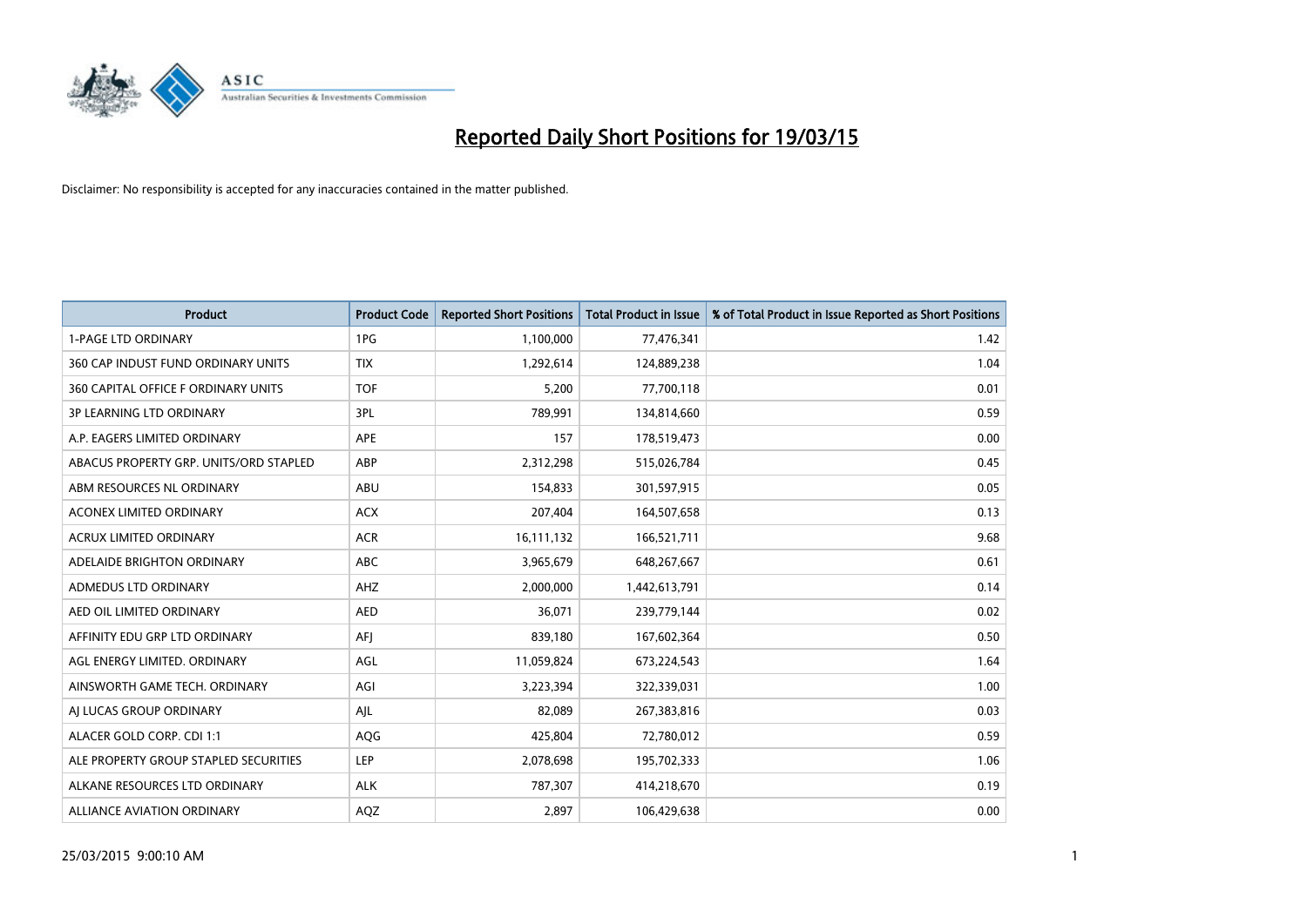

| <b>Product</b>                          | <b>Product Code</b> | <b>Reported Short Positions</b> | <b>Total Product in Issue</b> | % of Total Product in Issue Reported as Short Positions |
|-----------------------------------------|---------------------|---------------------------------|-------------------------------|---------------------------------------------------------|
| ALLIANCE RESOURCES ORDINARY             | AGS                 | 2                               | 400,816,419                   | 0.00                                                    |
| ALS LTD ORDINARY                        | <b>ALQ</b>          | 33,339,073                      | 407,246,306                   | 8.19                                                    |
| ALTIUM LIMITED ORDINARY                 | <b>ALU</b>          | 30,804                          | 129,272,762                   | 0.02                                                    |
| ALUMINA LIMITED ORDINARY                | <b>AWC</b>          | 15,078,988                      | 2,806,225,615                 | 0.54                                                    |
| AMALGAMATED HOLDINGS ORDINARY           | AHD                 | 3,214                           | 157,983,073                   | 0.00                                                    |
| AMCOM TELECOMM, ORDINARY                | AMM                 | 5,604,101                       | 266,399,148                   | 2.10                                                    |
| AMCOR LIMITED ORDINARY                  | AMC                 | 5,527,285                       | 1,206,684,923                 | 0.46                                                    |
| AMP LIMITED ORDINARY                    | AMP                 | 8,753,975                       | 2,957,737,964                 | 0.30                                                    |
| ANSELL LIMITED ORDINARY                 | <b>ANN</b>          | 3,353,091                       | 153,139,924                   | 2.19                                                    |
| ANTARES ENERGY LTD ORDINARY             | AZZ                 | 314,222                         | 241,500,000                   | 0.13                                                    |
| ANZ BANKING GRP LTD ORDINARY            | ANZ                 | 22,863,836                      | 2,765,980,222                 | 0.83                                                    |
| APA GROUP STAPLED SECURITIES            | APA                 | 10,095,061                      | 1,114,307,369                 | 0.91                                                    |
| APN NEWS & MEDIA ORDINARY               | <b>APN</b>          | 1,452,089                       | 1,029,041,356                 | 0.14                                                    |
| APN OUTDOOR GRP ORDINARY                | <b>APO</b>          | 13,508                          | 166,614,509                   | 0.01                                                    |
| AQUARIUS PLATINUM. ORDINARY             | AQP                 | 2,806,854                       | 1,502,695,183                 | 0.19                                                    |
| ARAFURA RESOURCE LTD ORDINARY           | ARU                 | 2,000                           | 441,270,644                   | 0.00                                                    |
| ARB CORPORATION ORDINARY                | ARP                 | 751,441                         | 79,156,214                    | 0.95                                                    |
| ARDENT LEISURE GROUP STAPLED SECURITIES | AAD                 | 9,145,270                       | 442,322,106                   | 2.07                                                    |
| ARENA REIT. STAPLED                     | ARF                 | 658,491                         | 227,574,183                   | 0.29                                                    |
| ARISTOCRAT LEISURE ORDINARY             | ALL                 | 727,363                         | 633,822,253                   | 0.11                                                    |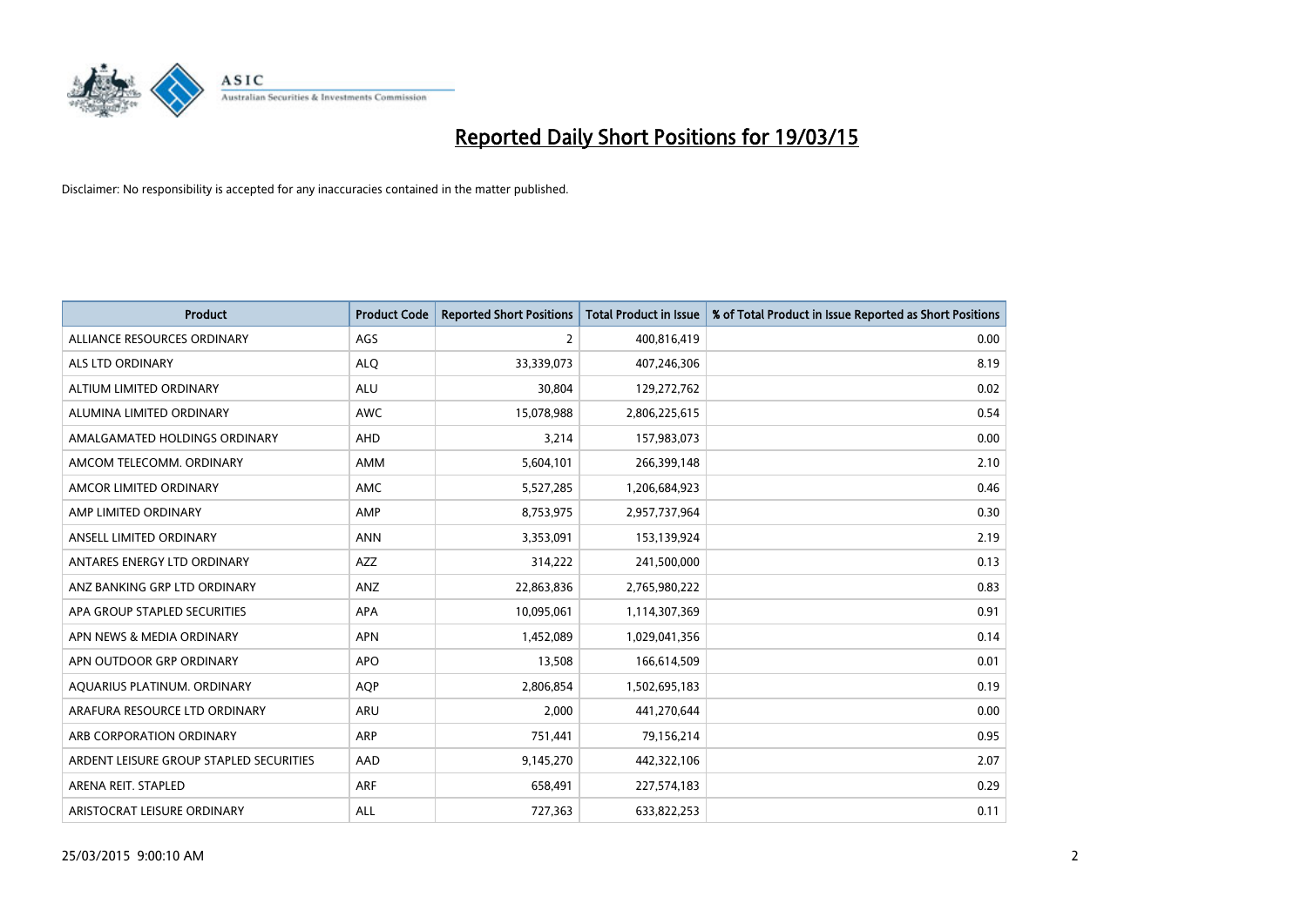

| <b>Product</b>                            | <b>Product Code</b> | <b>Reported Short Positions</b> | <b>Total Product in Issue</b> | % of Total Product in Issue Reported as Short Positions |
|-------------------------------------------|---------------------|---------------------------------|-------------------------------|---------------------------------------------------------|
| <b>ARRIUM LTD ORDINARY</b>                | ARI                 | 185,014,726                     | 2,937,293,755                 | 6.30                                                    |
| ASALEO CARE LIMITED ORDINARY              | AHY                 | 6,640,839                       | 603,469,434                   | 1.10                                                    |
| ASCIANO LIMITED ORDINARY                  | <b>AIO</b>          | 7,573,271                       | 975,385,664                   | 0.78                                                    |
| ASHLEY SERVICES GRP ORDINARY              | <b>ASH</b>          | 498,972                         | 150,000,000                   | 0.33                                                    |
| ASPEN GROUP ORD/UNITS STAPLED             | APZ                 | 33,535                          | 113,183,450                   | 0.03                                                    |
| ASPIRE MINING LTD ORDINARY                | <b>AKM</b>          | 1,000,001                       | 703,463,306                   | 0.14                                                    |
| ASTRO JAP PROP GROUP STAPLED US PROHIBIT. | AJA                 | 119,561                         | 65,831,017                    | 0.18                                                    |
| ASX LIMITED ORDINARY                      | ASX                 | 4,741,578                       | 193,595,162                   | 2.45                                                    |
| ATLAS IRON LIMITED ORDINARY               | <b>AGO</b>          | 94,692,754                      | 919,475,619                   | 10.30                                                   |
| AUCKLAND INTERNATION ORDINARY             | <b>AIA</b>          | 90,594                          | 1,190,484,097                 | 0.01                                                    |
| AURELIA METALS LTD ORDINARY               | AMI                 | 1,000                           | 387,295,188                   | 0.00                                                    |
| AURIZON HOLDINGS LTD ORDINARY             | AZJ                 | 5,815,725                       | 2,123,934,162                 | 0.27                                                    |
| AUSDRILL LIMITED ORDINARY                 | ASL                 | 19,266,192                      | 312,277,224                   | 6.17                                                    |
| AUSENCO LIMITED ORDINARY                  | AAX                 | 415,048                         | 168,449,799                   | 0.25                                                    |
| AUSNET SERVICES STAPLED SECURITIES        | AST                 | 46,001,345                      | 3,466,913,009                 | 1.33                                                    |
| AUST CAREERS NETWORK ORDINARY             | <b>ACO</b>          | 500,000                         | 83,748,775                    | 0.60                                                    |
| AUST INDUSTRIAL REIT UNIT                 | ANI                 | 45,650                          | 96,288,031                    | 0.05                                                    |
| AUST VINTAGE LTD ORDINARY                 | <b>AVG</b>          | 100,001                         | 232,141,382                   | 0.04                                                    |
| <b>AUSTAL LIMITED ORDINARY</b>            | ASB                 | 301,062                         | 346,865,169                   | 0.09                                                    |
| AUSTBROKERS HOLDINGS ORDINARY             | <b>AUB</b>          | 120,203                         | 61,740,597                    | 0.19                                                    |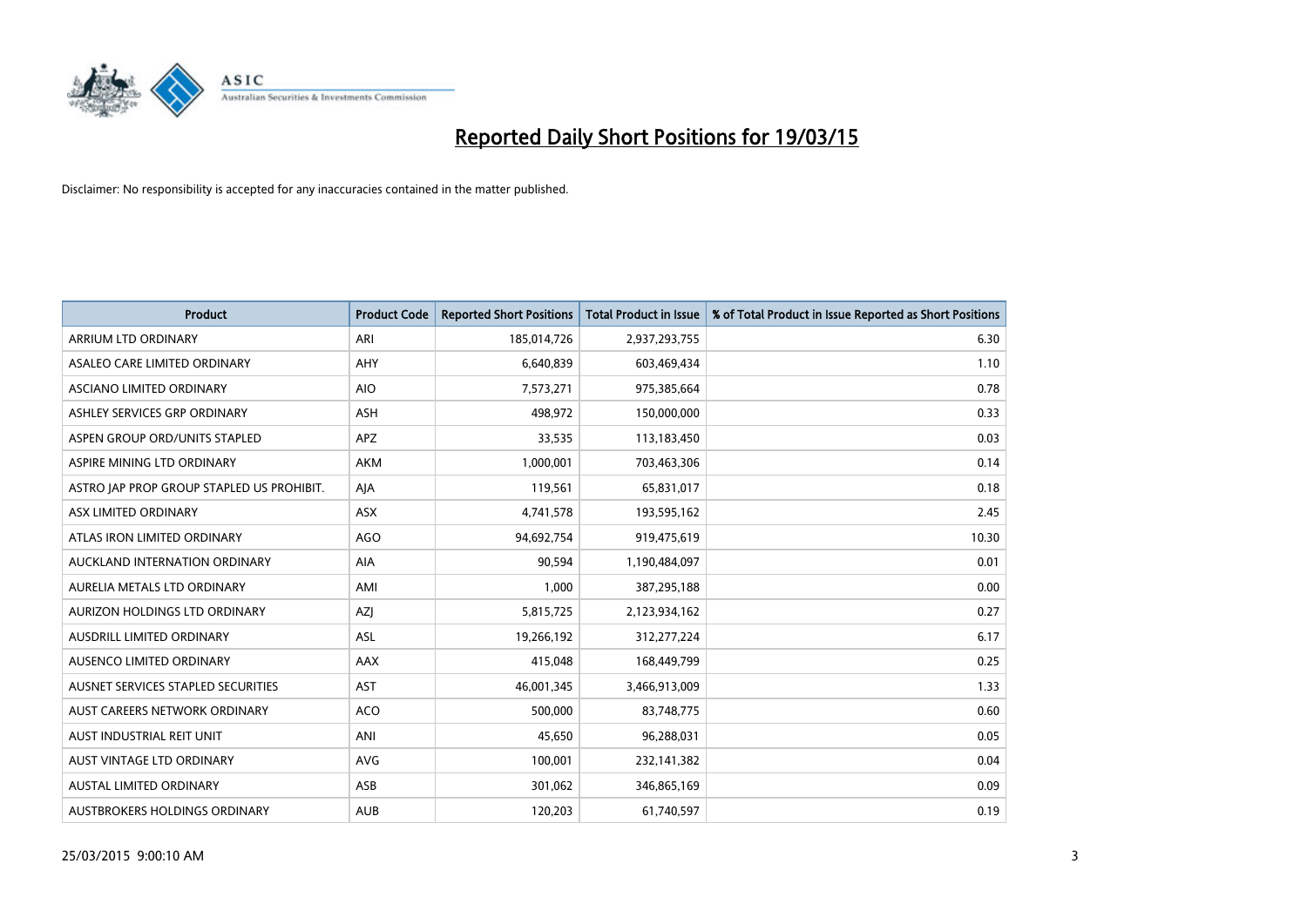

| <b>Product</b>                      | <b>Product Code</b> | <b>Reported Short Positions</b> | <b>Total Product in Issue</b> | % of Total Product in Issue Reported as Short Positions |
|-------------------------------------|---------------------|---------------------------------|-------------------------------|---------------------------------------------------------|
| AUSTEX OIL LIMITED ORDINARY         | <b>AOK</b>          | 62,000                          | 558,571,402                   | 0.01                                                    |
| AUSTIN ENGINEERING ORDINARY         | ANG                 | 384,318                         | 84,274,004                    | 0.46                                                    |
| <b>AUSTIN EXPLORATION ORDINARY</b>  | <b>AKK</b>          | 6,584,383                       | 332,607,790                   | 1.98                                                    |
| AUSTRALIAN AGRICULT. ORDINARY       | AAC                 | 5,140,173                       | 532,824,721                   | 0.96                                                    |
| AUSTRALIAN PHARM, ORDINARY          | API                 | 5,108,663                       | 488,115,883                   | 1.05                                                    |
| AUTOMOTIVE HOLDINGS ORDINARY        | AHE                 | 2,108,970                       | 306,437,941                   | 0.69                                                    |
| AVANCO RESOURCES LTD ORDINARY       | AVB                 | 1                               | 1,661,675,855                 | 0.00                                                    |
| AVEO GROUP STAPLED SECURITIES       | <b>AOG</b>          | 637,471                         | 499,484,314                   | 0.13                                                    |
| AWE LIMITED ORDINARY                | <b>AWE</b>          | 33,380,164                      | 525,861,050                   | 6.35                                                    |
| <b>AZONTO PET LTD ORDINARY</b>      | APY                 | $\mathbf{1}$                    | 1,159,375,100                 | 0.00                                                    |
| AZUMAH RESOURCES ORDINARY           | <b>AZM</b>          |                                 | 393,850,639                   | 0.00                                                    |
| <b>BANDANNA ENERGY ORDINARY</b>     | <b>BND</b>          | 17,540,654                      | 528,481,199                   | 3.32                                                    |
| BANK OF QUEENSLAND. ORDINARY        | <b>BOO</b>          | 5,031,985                       | 366,982,047                   | 1.37                                                    |
| <b>BANNERMAN RESOURCES ORDINARY</b> | <b>BMN</b>          | 63,000                          | 339,718,258                   | 0.02                                                    |
| <b>BASE RES LIMITED ORDINARY</b>    | <b>BSE</b>          | 335,868                         | 563,902,771                   | 0.06                                                    |
| BATHURST RES LTD. ORDINARY          | <b>BRL</b>          | 207,998                         | 947,828,434                   | 0.02                                                    |
| BC IRON LIMITED ORDINARY            | <b>BCI</b>          | 13,698,414                      | 196,196,992                   | 6.98                                                    |
| BEACH ENERGY LIMITED ORDINARY       | <b>BPT</b>          | 42,571,832                      | 1,297,496,886                 | 3.28                                                    |
| <b>BEACON LIGHTING GRP ORDINARY</b> | <b>BLX</b>          | 1,000                           | 215,075,927                   | 0.00                                                    |
| BEADELL RESOURCE LTD ORDINARY       | <b>BDR</b>          | 46,354,986                      | 798,657,280                   | 5.80                                                    |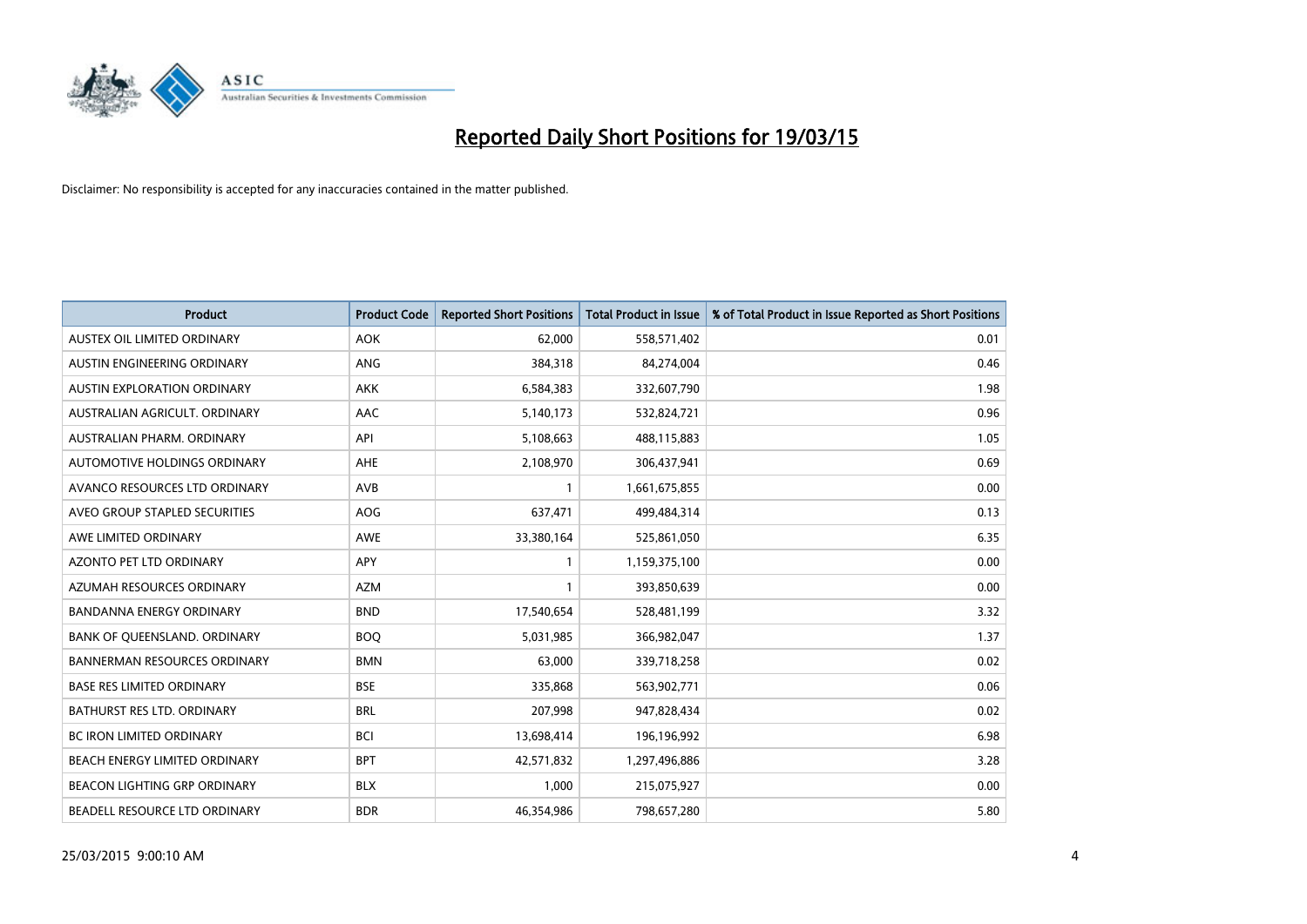

| <b>Product</b>                       | <b>Product Code</b> | <b>Reported Short Positions</b> | <b>Total Product in Issue</b> | % of Total Product in Issue Reported as Short Positions |
|--------------------------------------|---------------------|---------------------------------|-------------------------------|---------------------------------------------------------|
| <b>BEGA CHEESE LTD ORDINARY</b>      | <b>BGA</b>          | 3,471,541                       | 152,602,945                   | 2.27                                                    |
| BENDIGO AND ADELAIDE ORDINARY        | <b>BEN</b>          | 15,032,441                      | 450,953,890                   | 3.33                                                    |
| BERKELEY RESOURCES ORDINARY          | <b>BKY</b>          | 108,100                         | 180,361,323                   | 0.06                                                    |
| BHP BILLITON LIMITED ORDINARY        | <b>BHP</b>          | 5,350,395                       | 3,211,691,105                 | 0.17                                                    |
| <b>BIGAIR GROUP LIMITED ORDINARY</b> | <b>BGL</b>          | 9,750                           | 174,826,438                   | 0.01                                                    |
| <b>BILLABONG ORDINARY</b>            | <b>BBG</b>          | 8,289,476                       | 990,370,034                   | 0.84                                                    |
| <b>BIONOMICS LIMITED ORDINARY</b>    | <b>BNO</b>          | 25,362                          | 417,751,687                   | 0.01                                                    |
| <b>BLACKHAM RESOURCES ORDINARY</b>   | <b>BLK</b>          | 1,688,683                       | 178,162,680                   | 0.95                                                    |
| <b>BLACKMORES LIMITED ORDINARY</b>   | <b>BKL</b>          | 13,278                          | 17,224,284                    | 0.08                                                    |
| <b>BLUE ENERGY LIMITED ORDINARY</b>  | <b>BUL</b>          | 50,000                          | 1,140,993,237                 | 0.00                                                    |
| BLUESCOPE STEEL LTD ORDINARY         | <b>BSL</b>          | 4,320,742                       | 565,225,282                   | 0.76                                                    |
| <b>BOART LONGYEAR ORDINARY</b>       | <b>BLY</b>          | 16,504,679                      | 930,864,944                   | 1.77                                                    |
| <b>BORA BORA RESOURCES ORDINARY</b>  | <b>BBR</b>          | 247,808                         | 35,970,000                    | 0.69                                                    |
| <b>BORAL LIMITED, ORDINARY</b>       | <b>BLD</b>          | 11,113,452                      | 782,736,249                   | 1.42                                                    |
| <b>BRADKEN LIMITED ORDINARY</b>      | <b>BKN</b>          | 7,641,158                       | 171,027,249                   | 4.47                                                    |
| <b>BRAMBLES LIMITED ORDINARY</b>     | <b>BXB</b>          | 11,575,580                      | 1,566,303,366                 | 0.74                                                    |
| BREVILLE GROUP LTD ORDINARY          | <b>BRG</b>          | 3,599,097                       | 130,095,322                   | 2.77                                                    |
| <b>BRICKWORKS LIMITED ORDINARY</b>   | <b>BKW</b>          | 144,584                         | 148,403,478                   | 0.10                                                    |
| BT INVESTMENT MNGMNT ORDINARY        | <b>BTT</b>          | 117,226                         | 292,408,424                   | 0.04                                                    |
| <b>BURSON GROUP LTD ORDINARY</b>     | <b>BAP</b>          | 749,738                         | 163,585,666                   | 0.46                                                    |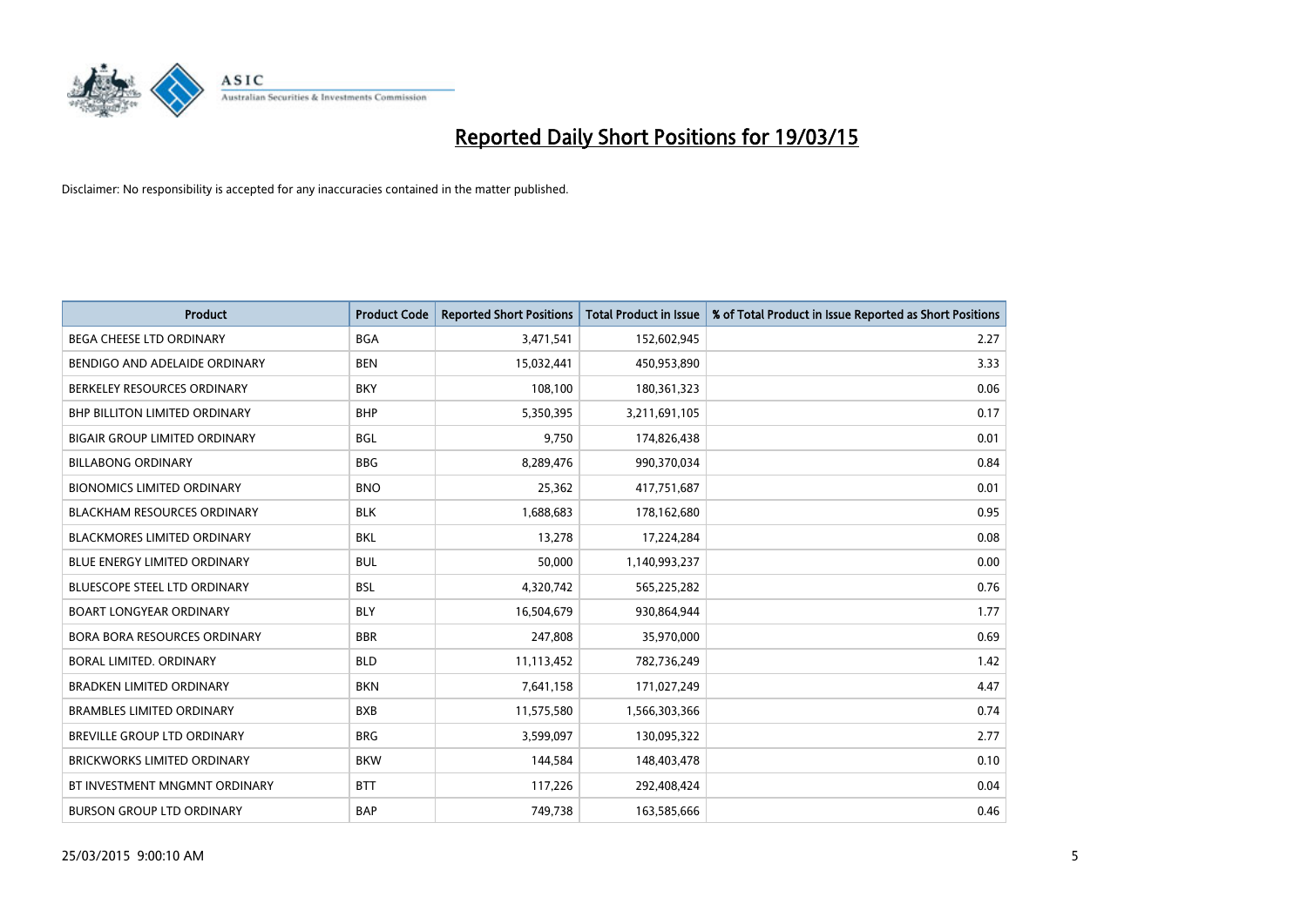

| <b>Product</b>                          | <b>Product Code</b> | <b>Reported Short Positions</b> | <b>Total Product in Issue</b> | % of Total Product in Issue Reported as Short Positions |
|-----------------------------------------|---------------------|---------------------------------|-------------------------------|---------------------------------------------------------|
| <b>BURU ENERGY ORDINARY</b>             | <b>BRU</b>          | 15,462,626                      | 339,997,078                   | 4.55                                                    |
| <b>BWP TRUST ORDINARY UNITS</b>         | <b>BWP</b>          | 16,961,594                      | 642,383,803                   | 2.64                                                    |
| CABCHARGE AUSTRALIA ORDINARY            | CAB                 | 8,828,757                       | 120,430,683                   | 7.33                                                    |
| <b>CADENCE CAPITAL ORDINARY</b>         | <b>CDM</b>          | 240,969                         | 201,459,395                   | 0.12                                                    |
| CALTEX AUSTRALIA ORDINARY               | <b>CTX</b>          | 788,002                         | 270,000,000                   | 0.29                                                    |
| CAPE LAMBERT RES LTD ORDINARY           | <b>CFE</b>          | 280,137                         | 626,686,586                   | 0.04                                                    |
| <b>CAPITOL HEALTH ORDINARY</b>          | CAJ                 | 167,579                         | 522,280,212                   | 0.03                                                    |
| CARDNO LIMITED ORDINARY                 | CDD                 | 17,299,842                      | 164,564,684                   | 10.51                                                   |
| <b>CARINDALE PROPERTY UNIT</b>          | <b>CDP</b>          | 8,823                           | 70,000,000                    | 0.01                                                    |
| CARNARVON PETROLEUM ORDINARY            | <b>CVN</b>          | 2,115,463                       | 988,300,069                   | 0.21                                                    |
| CARNEGIE WAVE ENERGY ORDINARY           | <b>CWE</b>          | 62,500                          | 1,752,762,654                 | 0.00                                                    |
| CARSALES.COM LTD ORDINARY               | <b>CRZ</b>          | 190,518                         | 239,001,759                   | 0.08                                                    |
| CARSALES.COM LTD. ORDINARY              | <b>CAR</b>          | 6,879,599                       | 239,001,759                   | 2.88                                                    |
| <b>CASH CONVERTERS ORDINARY</b>         | CCV                 | 9,490,408                       | 478,876,525                   | 1.98                                                    |
| CEDAR WOODS PROP. ORDINARY              | <b>CWP</b>          | 284,080                         | 78,336,371                    | 0.36                                                    |
| CENTRAL PETROLEUM ORDINARY              | <b>CTP</b>          | 10,999                          | 368,718,957                   | 0.00                                                    |
| CENTURIA METRO REIT STAPLED             | <b>CMA</b>          | 698,404                         | 71,500,158                    | 0.98                                                    |
| <b>CHALLENGER LIMITED ORDINARY</b>      | <b>CGF</b>          | 783,260                         | 569,725,821                   | 0.14                                                    |
| CHANDLER MACLEOD LTD ORDINARY           | <b>CMG</b>          | 25,466                          | 547,985,086                   | 0.00                                                    |
| CHARTER HALL GROUP STAPLED US PROHIBIT. | <b>CHC</b>          | 2,828,003                       | 359,342,032                   | 0.79                                                    |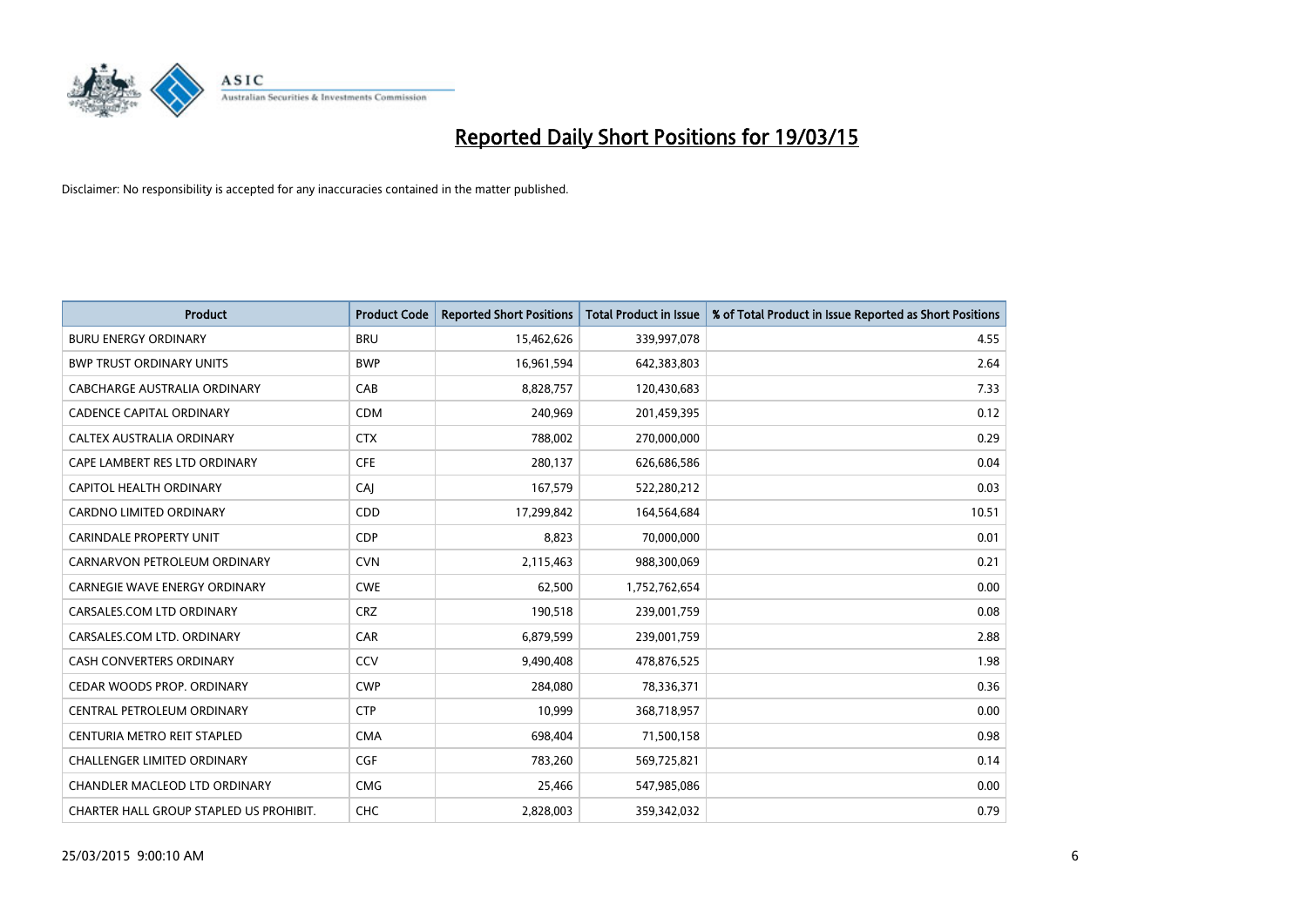

| <b>Product</b>                       | <b>Product Code</b> | <b>Reported Short Positions</b> | <b>Total Product in Issue</b> | % of Total Product in Issue Reported as Short Positions |
|--------------------------------------|---------------------|---------------------------------|-------------------------------|---------------------------------------------------------|
| <b>CHARTER HALL RETAIL UNITS</b>     | <b>COR</b>          | 11,181,306                      | 375,554,374                   | 2.98                                                    |
| <b>CHORUS LIMITED ORDINARY</b>       | <b>CNU</b>          | 96,249                          | 396,369,767                   | 0.02                                                    |
| CLEARVIEW WEALTH LTD ORDINARY        | <b>CVW</b>          | 10,001                          | 581,111,182                   | 0.00                                                    |
| CLINUVEL PHARMACEUT. ORDINARY        | <b>CUV</b>          | 10,219                          | 44,554,787                    | 0.02                                                    |
| COAL OF AFRICA LTD ORDINARY          | <b>CZA</b>          | 426                             | 1,599,568,613                 | 0.00                                                    |
| COALSPUR MINES LTD ORDINARY          | CPL                 | 8,480                           | 641,544,455                   | 0.00                                                    |
| COCA-COLA AMATIL ORDINARY            | <b>CCL</b>          | 19,589,341                      | 763,590,249                   | 2.57                                                    |
| <b>COCHLEAR LIMITED ORDINARY</b>     | <b>COH</b>          | 3,351,517                       | 57,081,775                    | 5.87                                                    |
| <b>COCKATOO COAL ORDINARY</b>        | <b>COK</b>          | 167,987                         | 67,034,894,842                | 0.00                                                    |
| <b>CODAN LIMITED ORDINARY</b>        | <b>CDA</b>          | 4,989                           | 177,063,244                   | 0.00                                                    |
| <b>COFFEY INTERNATIONAL ORDINARY</b> | <b>COF</b>          | 6,075                           | 255,833,165                   | 0.00                                                    |
| <b>COLLECTION HOUSE ORDINARY</b>     | <b>CLH</b>          | 1,388,593                       | 130,443,227                   | 1.06                                                    |
| <b>COLLINS FOODS LTD ORDINARY</b>    | <b>CKF</b>          | 3,915                           | 93,000,003                    | 0.00                                                    |
| COMMONWEALTH BANK, ORDINARY          | <b>CBA</b>          | 13,511,522                      | 1,621,319,194                 | 0.83                                                    |
| <b>COMPASS RESOURCES ORDINARY</b>    | <b>CMR</b>          | 7,472                           | 1,403,744,100                 | 0.00                                                    |
| <b>COMPUTERSHARE LTD ORDINARY</b>    | <b>CPU</b>          | 6,307,245                       | 556,203,079                   | 1.13                                                    |
| <b>COOPER ENERGY LTD ORDINARY</b>    | <b>COE</b>          | 1,553,506                       | 331,905,323                   | 0.47                                                    |
| <b>CORP TRAVEL LIMITED ORDINARY</b>  | <b>CTD</b>          | 1,179,144                       | 96,993,355                    | 1.22                                                    |
| <b>COVENTRY GROUP ORDINARY</b>       | <b>CYG</b>          | $\mathbf{1}$                    | 37,836,479                    | 0.00                                                    |
| <b>COVER-MORE GRP LTD ORDINARY</b>   | <b>CVO</b>          | 8,732,677                       | 317,750,000                   | 2.75                                                    |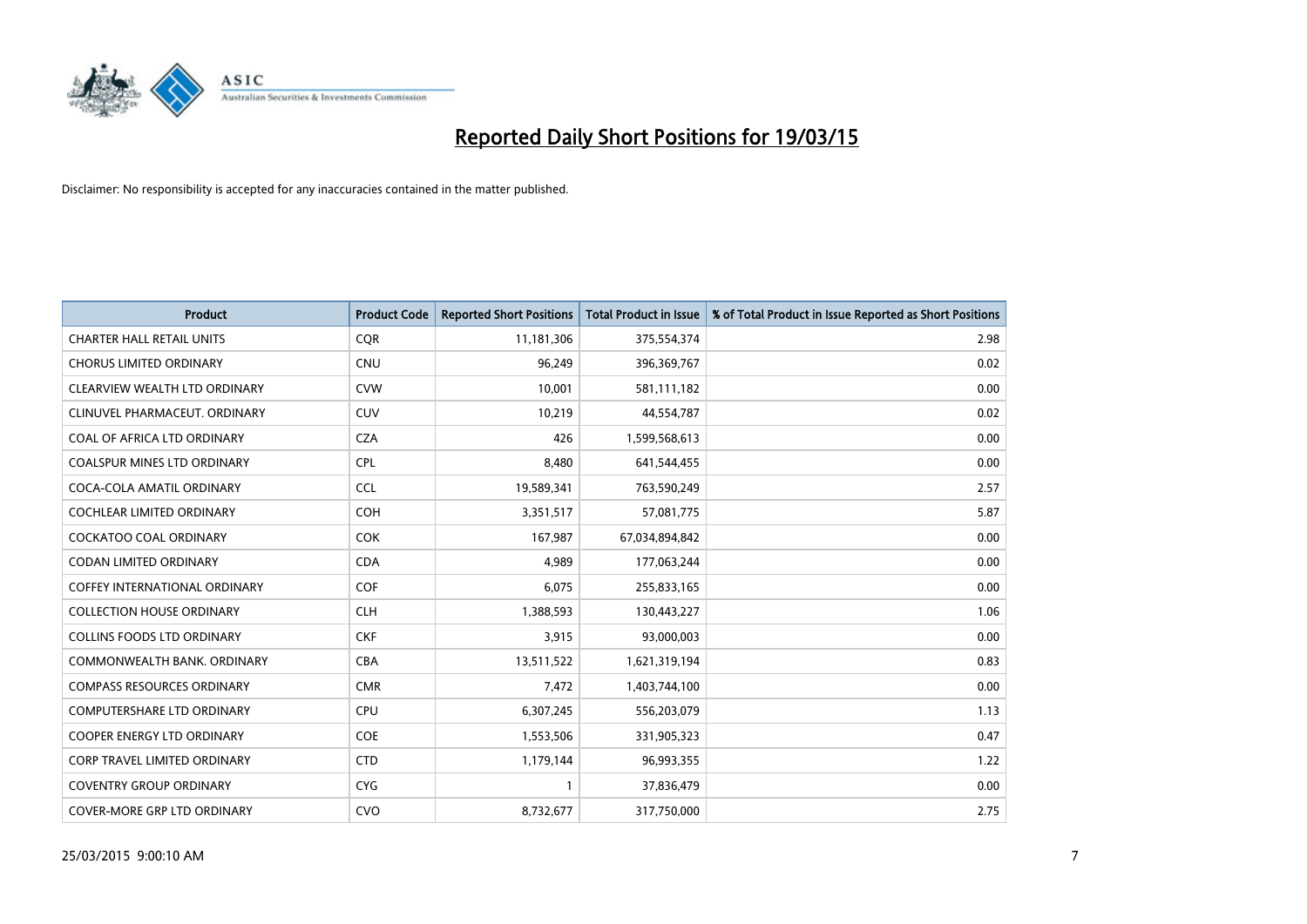

| <b>Product</b>                     | <b>Product Code</b> | <b>Reported Short Positions</b> | <b>Total Product in Issue</b> | % of Total Product in Issue Reported as Short Positions |
|------------------------------------|---------------------|---------------------------------|-------------------------------|---------------------------------------------------------|
| <b>CREDIT CORP GROUP ORDINARY</b>  | <b>CCP</b>          | 301,104                         | 46,296,407                    | 0.65                                                    |
| CROMWELL PROP STAPLED SECURITIES   | <b>CMW</b>          | 37,218,284                      | 1,737,728,114                 | 2.14                                                    |
| <b>CROWN RESORTS LTD ORDINARY</b>  | <b>CWN</b>          | 12,741,142                      | 728,394,185                   | 1.75                                                    |
| <b>CSG LIMITED ORDINARY</b>        | CSV                 | 807,930                         | 284,148,839                   | 0.28                                                    |
| <b>CSL LIMITED ORDINARY</b>        | <b>CSL</b>          | 1,034,352                       | 470,061,097                   | 0.22                                                    |
| <b>CSR LIMITED ORDINARY</b>        | <b>CSR</b>          | 8,664,918                       | 506,000,315                   | 1.71                                                    |
| <b>CUDECO LIMITED ORDINARY</b>     | <b>CDU</b>          | 8,810,311                       | 248,722,167                   | 3.54                                                    |
| DECMIL GROUP LIMITED ORDINARY      | <b>DCG</b>          | 847,799                         | 168,607,794                   | 0.50                                                    |
| DEEP YELLOW LIMITED ORDINARY       | <b>DYL</b>          | 1,002                           | 1,905,001,219                 | 0.00                                                    |
| DEVINE LIMITED ORDINARY            | <b>DVN</b>          | 1,548                           | 158,730,556                   | 0.00                                                    |
| DEXUS PROPERTY GROUP STAPLED UNITS | <b>DXS</b>          | 3,262,235                       | 905,531,797                   | 0.36                                                    |
| DICK SMITH HLDGS ORDINARY          | <b>DSH</b>          | 16,706,139                      | 236,511,364                   | 7.06                                                    |
| DISCOVERY METALS LTD ORDINARY      | <b>DML</b>          | 365,417                         | 644,039,581                   | 0.06                                                    |
| DOMINO PIZZA ENTERPR ORDINARY      | <b>DMP</b>          | 1,250,329                       | 86,560,773                    | 1.44                                                    |
| DONACO INTERNATIONAL ORDINARY      | <b>DNA</b>          | 13,906,011                      | 683,444,791                   | 2.03                                                    |
| DOWNER EDI LIMITED ORDINARY        | <b>DOW</b>          | 20,829,516                      | 435,399,975                   | 4.78                                                    |
| DRAGON MINING LTD ORDINARY         | <b>DRA</b>          | 63,000                          | 88,840,613                    | 0.07                                                    |
| DRILLSEARCH ENERGY ORDINARY        | <b>DLS</b>          | 13,091,949                      | 461,101,450                   | 2.84                                                    |
| DUET GROUP STAPLED US PROHIBIT.    | <b>DUE</b>          | 23,849,772                      | 1,493,678,915                 | 1.60                                                    |
| DULUXGROUP LIMITED ORDINARY        | <b>DLX</b>          | 804,814                         | 388,543,268                   | 0.21                                                    |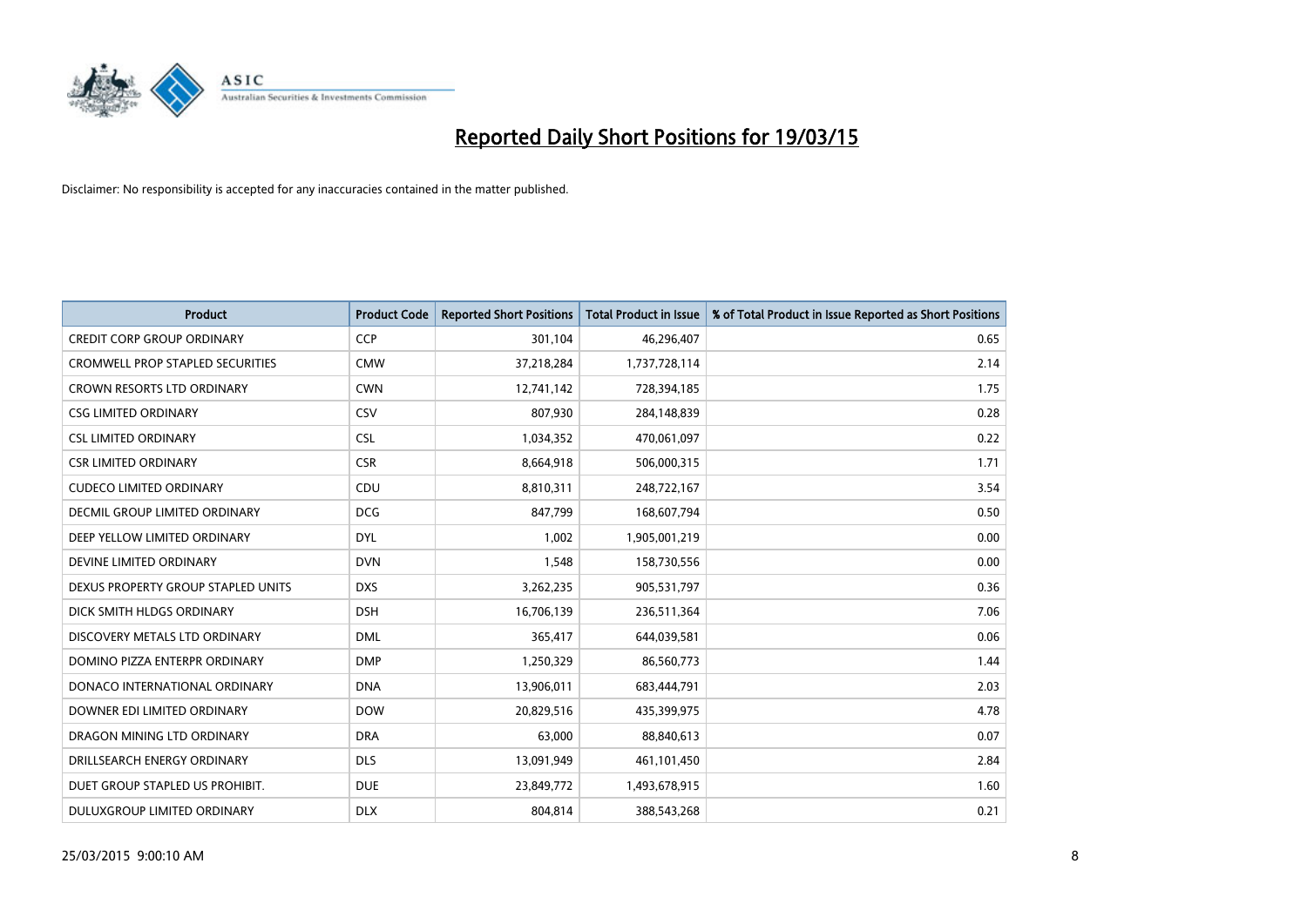

| <b>Product</b>                         | <b>Product Code</b> | <b>Reported Short Positions</b> | <b>Total Product in Issue</b> | % of Total Product in Issue Reported as Short Positions |
|----------------------------------------|---------------------|---------------------------------|-------------------------------|---------------------------------------------------------|
| ECHO ENTERTAINMENT ORDINARY            | <b>EGP</b>          | 6,471,222                       | 825,672,730                   | 0.78                                                    |
| ELDERS LIMITED ORDINARY                | <b>ELD</b>          | 714,153                         | 83,734,671                    | 0.85                                                    |
| <b>EMECO HOLDINGS ORDINARY</b>         | <b>EHL</b>          | 17,759,555                      | 599,675,707                   | 2.96                                                    |
| ENERGY RESOURCES ORDINARY 'A'          | <b>ERA</b>          | 10,782,951                      | 517,725,062                   | 2.08                                                    |
| <b>ENERGY WORLD CORPOR, ORDINARY</b>   | <b>EWC</b>          | 45,843,843                      | 1,734,166,672                 | 2.64                                                    |
| <b>ENSOGO LIMITED ORDINARY</b>         | E88                 | 212,387                         | 485,533,903                   | 0.04                                                    |
| EQUITY TRUSTEES ORDINARY               | EQT                 | 50,795                          | 19,272,426                    | 0.26                                                    |
| ERM POWER LIMITED ORDINARY             | EPW                 | 357,635                         | 241,689,186                   | 0.15                                                    |
| ESTIA HEALTH LTD ORDINARY              | EHE                 | 676,606                         | 180,885,580                   | 0.37                                                    |
| EVOLUTION MINING LTD ORDINARY          | <b>EVN</b>          | 1,941,260                       | 714,921,647                   | 0.27                                                    |
| FAIRFAX MEDIA LTD ORDINARY             | <b>FXI</b>          | 40,268,415                      | 2,420,475,546                 | 1.66                                                    |
| <b>FANTASTIC HOLDINGS ORDINARY</b>     | <b>FAN</b>          | 120                             | 103,257,398                   | 0.00                                                    |
| FAR LTD ORDINARY                       | <b>FAR</b>          | 7,443,318                       | 3,127,058,427                 | 0.24                                                    |
| FEDERATION CNTRES ORD/UNIT STAPLED SEC | <b>FDC</b>          | 4,613,258                       | 1,427,641,565                 | 0.32                                                    |
| FINBAR GROUP LIMITED ORDINARY          | <b>FRI</b>          | 20,451                          | 228,720,815                   | 0.01                                                    |
| FISHER & PAYKEL H. ORDINARY            | <b>FPH</b>          | 217,390                         | 557,940,257                   | 0.04                                                    |
| FLEETWOOD CORP ORDINARY                | <b>FWD</b>          | 1,198,768                       | 61,039,412                    | 1.96                                                    |
| FLETCHER BUILDING ORDINARY             | <b>FBU</b>          | 1,023,344                       | 687,854,788                   | 0.15                                                    |
| FLEXIGROUP LIMITED ORDINARY            | <b>FXL</b>          | 6,645,000                       | 304,149,707                   | 2.18                                                    |
| FLIGHT CENTRE TRAVEL ORDINARY          | <b>FLT</b>          | 9,813,670                       | 100,745,991                   | 9.74                                                    |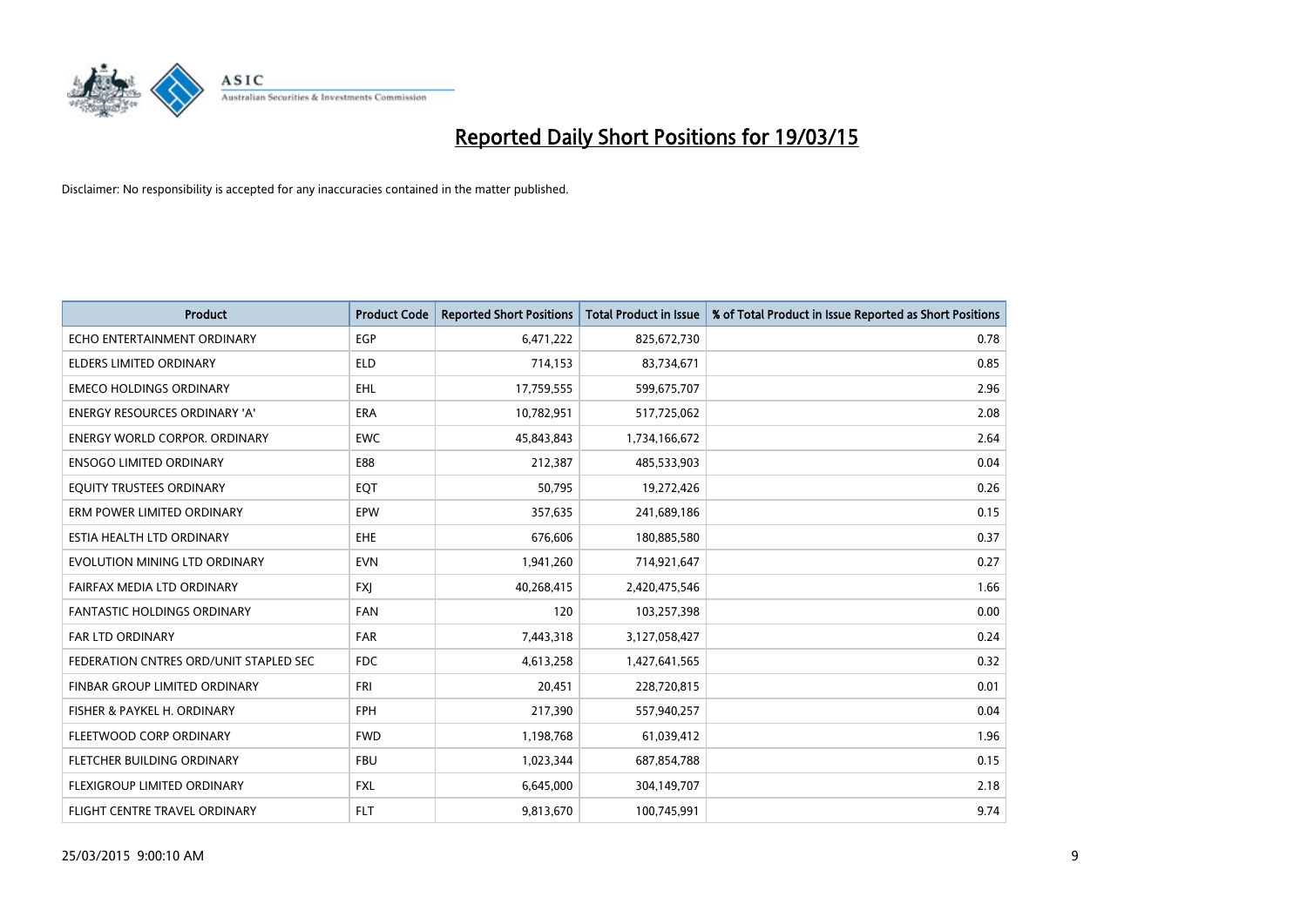

| <b>Product</b>                             | <b>Product Code</b> | <b>Reported Short Positions</b> | <b>Total Product in Issue</b> | % of Total Product in Issue Reported as Short Positions |
|--------------------------------------------|---------------------|---------------------------------|-------------------------------|---------------------------------------------------------|
| FLINDERS MINES LTD ORDINARY                | <b>FMS</b>          | 164,998                         | 2,762,995,689                 | 0.01                                                    |
| FOCUS MINERALS LTD ORDINARY                | <b>FML</b>          | 3,105,219                       | 9,137,375,877                 | 0.03                                                    |
| FOLKESTONE EDU TRUST UNITS                 | <b>FET</b>          | 130,415                         | 244,378,866                   | 0.05                                                    |
| FONTERRA SHARE FUND ORDINARY UNITS         | <b>FSF</b>          | 116,008                         | 120,653,436                   | 0.10                                                    |
| FORTESCUE METALS GRP ORDINARY              | <b>FMG</b>          | 381,614,571                     | 3,113,798,151                 | 12.26                                                   |
| FREEDOM FOOD LTD ORDINARY                  | <b>FNP</b>          | 131,157                         | 153,356,329                   | 0.09                                                    |
| <b>G.U.D. HOLDINGS ORDINARY</b>            | GUD                 | 1,950,749                       | 70,939,492                    | 2.75                                                    |
| <b>G8 EDUCATION LIMITED ORDINARY</b>       | <b>GEM</b>          | 13,878,847                      | 359,151,207                   | 3.86                                                    |
| <b>GALAXY RESOURCES ORDINARY</b>           | GXY                 | 845,062                         | 1,064,783,990                 | 0.08                                                    |
| <b>GDI PROPERTY GRP STAPLED SECURITIES</b> | GDI                 | 1,094,021                       | 567,575,025                   | 0.19                                                    |
| <b>GENESIS ENERGY LTD ORDINARY</b>         | <b>GNE</b>          | 149,912                         | 1,000,000,000                 | 0.01                                                    |
| <b>GENETIC TECHNOLOGIES ORDINARY</b>       | GTG                 | 15,687,600                      | 1,714,191,631                 | 0.92                                                    |
| <b>GENTRACK GROUP LTD ORDINARY</b>         | <b>GTK</b>          | 3,000                           | 72,699,510                    | 0.00                                                    |
| <b>GENWORTH MORTGAGE ORDINARY</b>          | <b>GMA</b>          | 17,058,853                      | 650,000,000                   | 2.62                                                    |
| <b>GEODYNAMICS LIMITED ORDINARY</b>        | GDY                 | 819                             | 435,880,130                   | 0.00                                                    |
| <b>GINDALBIE METALS LTD ORDINARY</b>       | GBG                 | 13,506,767                      | 1,495,448,025                 | 0.90                                                    |
| <b>GOLD ROAD RES LTD ORDINARY</b>          | GOR                 | 1,678,063                       | 594,881,822                   | 0.28                                                    |
| <b>GOODMAN FIELDER, ORDINARY</b>           | <b>GFF</b>          | 738,438                         | 1,955,559,207                 | 0.04                                                    |
| <b>GOODMAN GROUP STAPLED</b>               | <b>GMG</b>          | 2,007,822                       | 1,753,035,922                 | 0.11                                                    |
| <b>GPT GROUP STAPLED SEC.</b>              | <b>GPT</b>          | 8,599,364                       | 1,776,283,214                 | 0.48                                                    |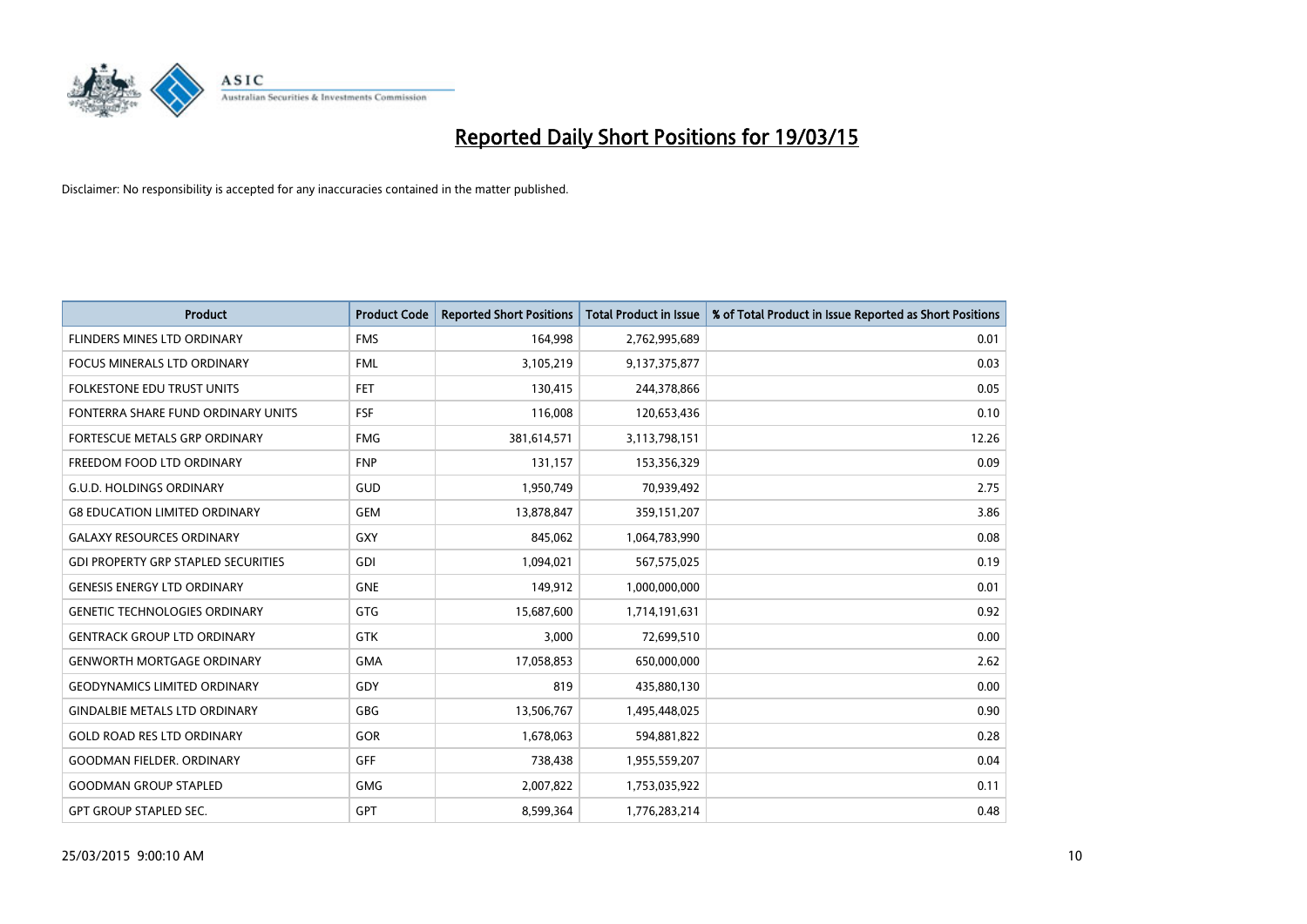

| <b>Product</b>                                   | <b>Product Code</b> | <b>Reported Short Positions</b> | <b>Total Product in Issue</b> | % of Total Product in Issue Reported as Short Positions |
|--------------------------------------------------|---------------------|---------------------------------|-------------------------------|---------------------------------------------------------|
| <b>GRAINCORP LIMITED A CLASS ORDINARY</b>        | <b>GNC</b>          | 12,081,620                      | 228,855,628                   | 5.28                                                    |
| <b>GRANGE RESOURCES. ORDINARY</b>                | GRR                 | 417                             | 1,157,338,698                 | 0.00                                                    |
| <b>GREENCROSS LIMITED ORDINARY</b>               | <b>GXL</b>          | 2,497,071                       | 111,447,503                   | 2.24                                                    |
| <b>GREENLAND MIN EN LTD ORDINARY</b>             | GGG                 | 3,924,300                       | 683,080,555                   | 0.57                                                    |
| <b>GREENLAND MIN EN LTD RIGHTS 26-JUN-14</b>     | GGGR                | 3,842                           | 88,685,050                    | 0.00                                                    |
| <b>GROWTHPOINT PROPERTY ORD/UNIT STAPLED SEC</b> | GOZ                 | 757,858                         | 569,027,781                   | 0.13                                                    |
| <b>GRYPHON MINERALS LTD ORDINARY</b>             | <b>GRY</b>          | 1,161,173                       | 401,290,987                   | 0.29                                                    |
| <b>GWA GROUP LTD ORDINARY</b>                    | <b>GWA</b>          | 15,548,134                      | 306,533,770                   | 5.07                                                    |
| <b>HARVEY NORMAN ORDINARY</b>                    | <b>HVN</b>          | 25,745,462                      | 1,110,603,911                 | 2.32                                                    |
| HEALTHSCOPE LIMITED. ORDINARY                    | <b>HSO</b>          | 6,582,385                       | 1,732,094,838                 | 0.38                                                    |
| <b>HENDERSON GROUP CDI 1:1</b>                   | <b>HGG</b>          | 1,779,410                       | 737,445,473                   | 0.24                                                    |
| HFA HOLDINGS LIMITED ORDINARY                    | <b>HFA</b>          | 308                             | 162,147,897                   | 0.00                                                    |
| HIGHLANDS PACIFIC ORDINARY                       | <b>HIG</b>          | $\mathbf{1}$                    | 920,577,086                   | 0.00                                                    |
| HILLGROVE RES LTD ORDINARY                       | <b>HGO</b>          | 95,624                          | 147,798,623                   | 0.06                                                    |
| <b>HILLS LTD ORDINARY</b>                        | <b>HIL</b>          | 2,776,155                       | 231,985,526                   | 1.20                                                    |
| HORIZON OIL LIMITED ORDINARY                     | <b>HZN</b>          | 48,083,370                      | 1,301,981,265                 | 3.69                                                    |
| HOTEL PROPERTY STAPLED                           | <b>HPI</b>          | 118,417                         | 146, 105, 439                 | 0.08                                                    |
| HUNTER HALL GLOBAL ORDINARY                      | <b>HHV</b>          | 432,241                         | 217,217,148                   | 0.20                                                    |
| <b>ICAR ASIA LTD ORDINARY</b>                    | ICQ                 | 175,223                         | 218,592,707                   | 0.08                                                    |
| <b>IINET LIMITED ORDINARY</b>                    | <b>IIN</b>          | 5,279,181                       | 162,950,896                   | 3.24                                                    |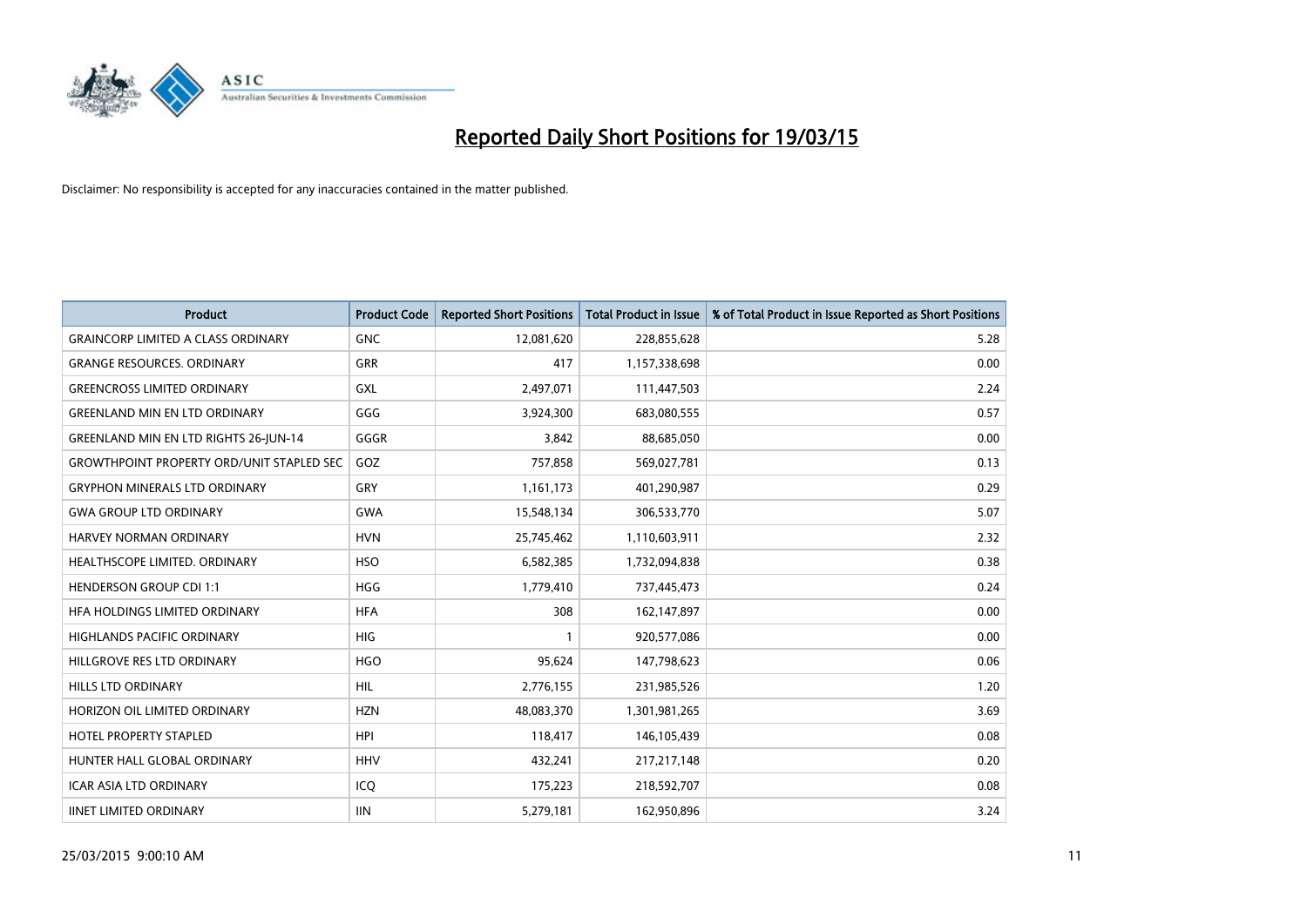

| <b>Product</b>                                | <b>Product Code</b> | <b>Reported Short Positions</b> | <b>Total Product in Issue</b> | % of Total Product in Issue Reported as Short Positions |
|-----------------------------------------------|---------------------|---------------------------------|-------------------------------|---------------------------------------------------------|
| <b>ILUKA RESOURCES ORDINARY</b>               | ILU                 | 30,443,557                      | 418,700,517                   | 7.27                                                    |
| <b>IMDEX LIMITED ORDINARY</b>                 | <b>IMD</b>          | 2,823,997                       | 216,203,136                   | 1.31                                                    |
| IMF BENTHAM LTD ORDINARY                      | <b>IMF</b>          | 3,781,798                       | 166,580,957                   | 2.27                                                    |
| <b>INCITEC PIVOT ORDINARY</b>                 | IPL                 | 18,421,943                      | 1,675,621,466                 | 1.10                                                    |
| <b>INDEPENDENCE GROUP ORDINARY</b>            | <b>IGO</b>          | 3,423,600                       | 234,256,573                   | 1.46                                                    |
| <b>INDUSTRIA REIT STAPLED</b>                 | <b>IDR</b>          | 768,118                         | 125,000,001                   | 0.61                                                    |
| <b>INFIGEN ENERGY STAPLED SECURITIES</b>      | <b>IFN</b>          | 2,309,775                       | 767,887,581                   | 0.30                                                    |
| <b>INFOMEDIA LTD ORDINARY</b>                 | <b>IFM</b>          | 652,740                         | 307,987,687                   | 0.21                                                    |
| INGENIA GROUP STAPLED SECURITIES              | <b>INA</b>          | 16,687,869                      | 878,851,910                   | 1.90                                                    |
| <b>INSURANCE AUSTRALIA ORDINARY</b>           | IAG                 | 20,202,730                      | 2,341,618,048                 | 0.86                                                    |
| <b>INTREPID MINES ORDINARY</b>                | <b>IAU</b>          | 1,384,031                       | 369,869,196                   | 0.37                                                    |
| INTUERI EDU GRP LTD ORDINARY                  | <b>IQE</b>          | 196                             | 100,000,000                   | 0.00                                                    |
| <b>INVESTA OFFICE FUND STAPLED SECURITIES</b> | <b>IOF</b>          | 2,056,750                       | 614,047,458                   | 0.33                                                    |
| <b>INVOCARE LIMITED ORDINARY</b>              | <b>IVC</b>          | 3,881,883                       | 110,030,298                   | 3.53                                                    |
| <b>IOOF HOLDINGS LTD ORDINARY</b>             | IFL                 | 12,933,208                      | 300,133,752                   | 4.31                                                    |
| <b>IPH LIMITED ORDINARY</b>                   | <b>IPH</b>          | 567,015                         | 157,559,499                   | 0.36                                                    |
| <b>IPROPERTY GROUP LTD ORDINARY</b>           | <b>IPP</b>          | 4,724,178                       | 186,703,204                   | 2.53                                                    |
| <b>IRESS LIMITED ORDINARY</b>                 | <b>IRE</b>          | 5,919,438                       | 159,097,319                   | 3.72                                                    |
| <b>ISELECT LTD ORDINARY</b>                   | <b>ISU</b>          | 1,160,764                       | 261,489,894                   | 0.44                                                    |
| <b>ISENTIA GROUP LTD ORDINARY</b>             | <b>ISD</b>          | 158,501                         | 200,000,001                   | 0.08                                                    |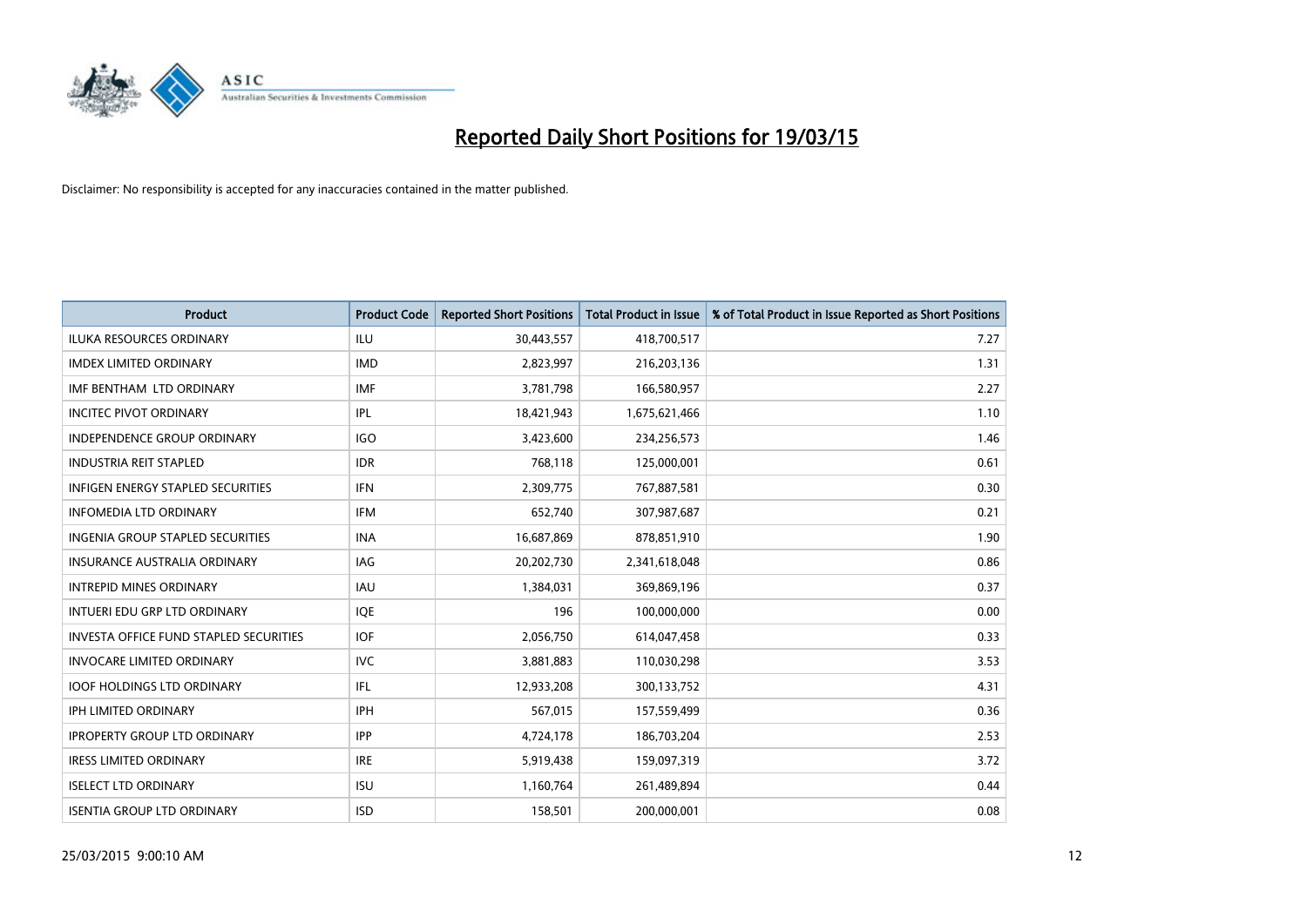

| <b>Product</b>                                  | <b>Product Code</b> | <b>Reported Short Positions</b> | <b>Total Product in Issue</b> | % of Total Product in Issue Reported as Short Positions |
|-------------------------------------------------|---------------------|---------------------------------|-------------------------------|---------------------------------------------------------|
| <b>ISENTRIC LTD. ORDINARY</b>                   | ICU                 | 39,829                          | 134,703,703                   | 0.03                                                    |
| <b>JAMES HARDIE INDUST CHESS DEPOSITARY INT</b> | <b>IHX</b>          | 14,331,495                      | 445,672,673                   | 3.22                                                    |
| <b>JAPARA HEALTHCARE LT ORDINARY</b>            | <b>IHC</b>          | 19,858,526                      | 263,046,592                   | 7.55                                                    |
| <b>JB HI-FI LIMITED ORDINARY</b>                | <b>IBH</b>          | 8,383,933                       | 98,981,083                    | 8.47                                                    |
| KAROON GAS AUSTRALIA ORDINARY                   | <b>KAR</b>          | 24,593,047                      | 246,621,832                   | 9.97                                                    |
| KATHMANDU HOLD LTD ORDINARY                     | <b>KMD</b>          | 10,760,829                      | 201,484,583                   | 5.34                                                    |
| <b>KBL MINING LIMITED ORDINARY</b>              | <b>KBL</b>          | 1,820                           | 495,765,509                   | 0.00                                                    |
| KINGSGATE CONSOLID. ORDINARY                    | <b>KCN</b>          | 16,244,655                      | 223,584,937                   | 7.27                                                    |
| KINGSROSE MINING LTD ORDINARY                   | <b>KRM</b>          | 1,269,540                       | 358,611,493                   | 0.35                                                    |
| <b>KOGI IRON LTD ORDINARY</b>                   | <b>KFE</b>          | 1,322,613                       | 376,669,836                   | 0.35                                                    |
| LEIGHTON HOLDINGS ORDINARY                      | LEI                 | 6,476,305                       | 338,503,563                   | 1.91                                                    |
| LEND LEASE GROUP UNIT/ORD STAPLED               | LLC                 | 1,685,566                       | 579,596,726                   | 0.29                                                    |
| LIFESTYLE COMMUNIT. ORDINARY                    | <b>LIC</b>          | 25,000                          | 101,345,131                   | 0.02                                                    |
| LIQUEFIED NATURAL ORDINARY                      | <b>LNG</b>          | 15,198,967                      | 462,943,201                   | 3.28                                                    |
| LONESTAR RESO LTD ORDINARY                      | <b>LNR</b>          | 128,183                         | 752,187,211                   | 0.02                                                    |
| LOVISA HOLDINGS LTD ORDINARY                    | LOV                 | 14,653                          | 105,000,000                   | 0.01                                                    |
| LYNAS CORPORATION ORDINARY                      | <b>LYC</b>          | 103,085,414                     | 3,371,002,400                 | 3.06                                                    |
| <b>M2 GRP LTD ORDINARY</b>                      | <b>MTU</b>          | 1,783,872                       | 181,905,060                   | 0.98                                                    |
| <b>MACA LIMITED ORDINARY</b>                    | <b>MLD</b>          | 1,931,800                       | 232,676,373                   | 0.83                                                    |
| <b>MACMAHON HOLDINGS ORDINARY</b>               | <b>MAH</b>          | 25,020                          | 1,261,699,966                 | 0.00                                                    |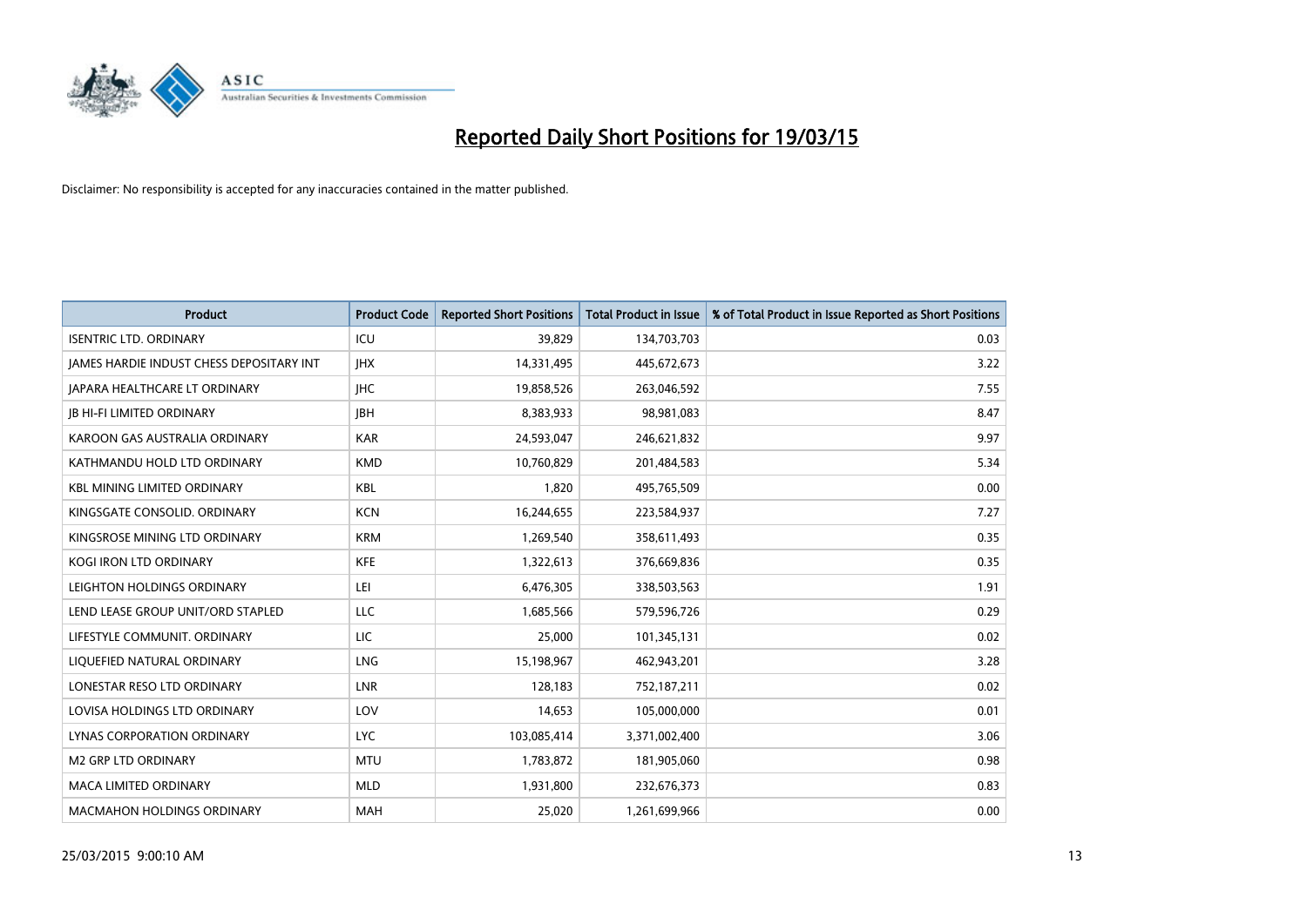

| <b>Product</b>                        | <b>Product Code</b> | <b>Reported Short Positions</b> | <b>Total Product in Issue</b> | % of Total Product in Issue Reported as Short Positions |
|---------------------------------------|---------------------|---------------------------------|-------------------------------|---------------------------------------------------------|
| MACO ATLAS ROADS GRP ORDINARY STAPLED | <b>MQA</b>          | 13,038,499                      | 511,538,852                   | 2.55                                                    |
| MACQUARIE GROUP LTD ORDINARY          | <b>MQG</b>          | 492,705                         | 331,144,746                   | 0.15                                                    |
| MAGELLAN FIN GRP LTD ORDINARY         | <b>MFG</b>          | 1,557,836                       | 159,866,183                   | 0.97                                                    |
| <b>MANTRA GROUP LTD ORDINARY</b>      | <b>MTR</b>          | 4,256,432                       | 249,471,229                   | 1.71                                                    |
| <b>MATRIX C &amp; E LTD ORDINARY</b>  | <b>MCE</b>          | 2,546,917                       | 94,555,428                    | 2.69                                                    |
| MAVERICK DRILLING ORDINARY            | <b>MAD</b>          | 8,742                           | 545,000,115                   | 0.00                                                    |
| MAXITRANS INDUSTRIES ORDINARY         | <b>MXI</b>          | 649,664                         | 185,075,653                   | 0.35                                                    |
| MAYNE PHARMA LTD ORDINARY             | <b>MYX</b>          | 15,419,598                      | 784,224,531                   | 1.97                                                    |
| MCMILLAN SHAKESPEARE ORDINARY         | <b>MMS</b>          | 251,922                         | 81,810,993                    | 0.31                                                    |
| MEDIBANK PRIVATE LTD ORDINARY         | <b>MPL</b>          | 23,257,271                      | 2,754,003,240                 | 0.84                                                    |
| MEDUSA MINING LTD ORDINARY            | <b>MML</b>          | 9,619,469                       | 207,794,301                   | 4.63                                                    |
| MELBOURNE IT LIMITED ORDINARY         | MLB                 | 3,002                           | 92,944,392                    | 0.00                                                    |
| MERIDIAN ENERGY INSTALMENT RECEIPTS   | <b>MEZCA</b>        | 382,579                         | 1,255,413,626                 | 0.03                                                    |
| MESOBLAST LIMITED ORDINARY            | <b>MSB</b>          | 25,719,212                      | 324,201,029                   | 7.93                                                    |
| METALS X LIMITED ORDINARY             | <b>MLX</b>          | 68,896                          | 416,010,939                   | 0.02                                                    |
| METCASH LIMITED ORDINARY              | <b>MTS</b>          | 133,009,574                     | 928,357,876                   | 14.33                                                   |
| MIGHTY RIVER POWER ORDINARY           | <b>MYT</b>          | 1,720,893                       | 1,400,012,517                 | 0.12                                                    |
| MINCOR RESOURCES NL ORDINARY          | <b>MCR</b>          | 52,549                          | 188,238,274                   | 0.03                                                    |
| MINERAL DEPOSITS ORDINARY             | <b>MDL</b>          | 1,269,291                       | 103,676,341                   | 1.22                                                    |
| MINERAL RESOURCES, ORDINARY           | <b>MIN</b>          | 19,123,986                      | 187,270,274                   | 10.21                                                   |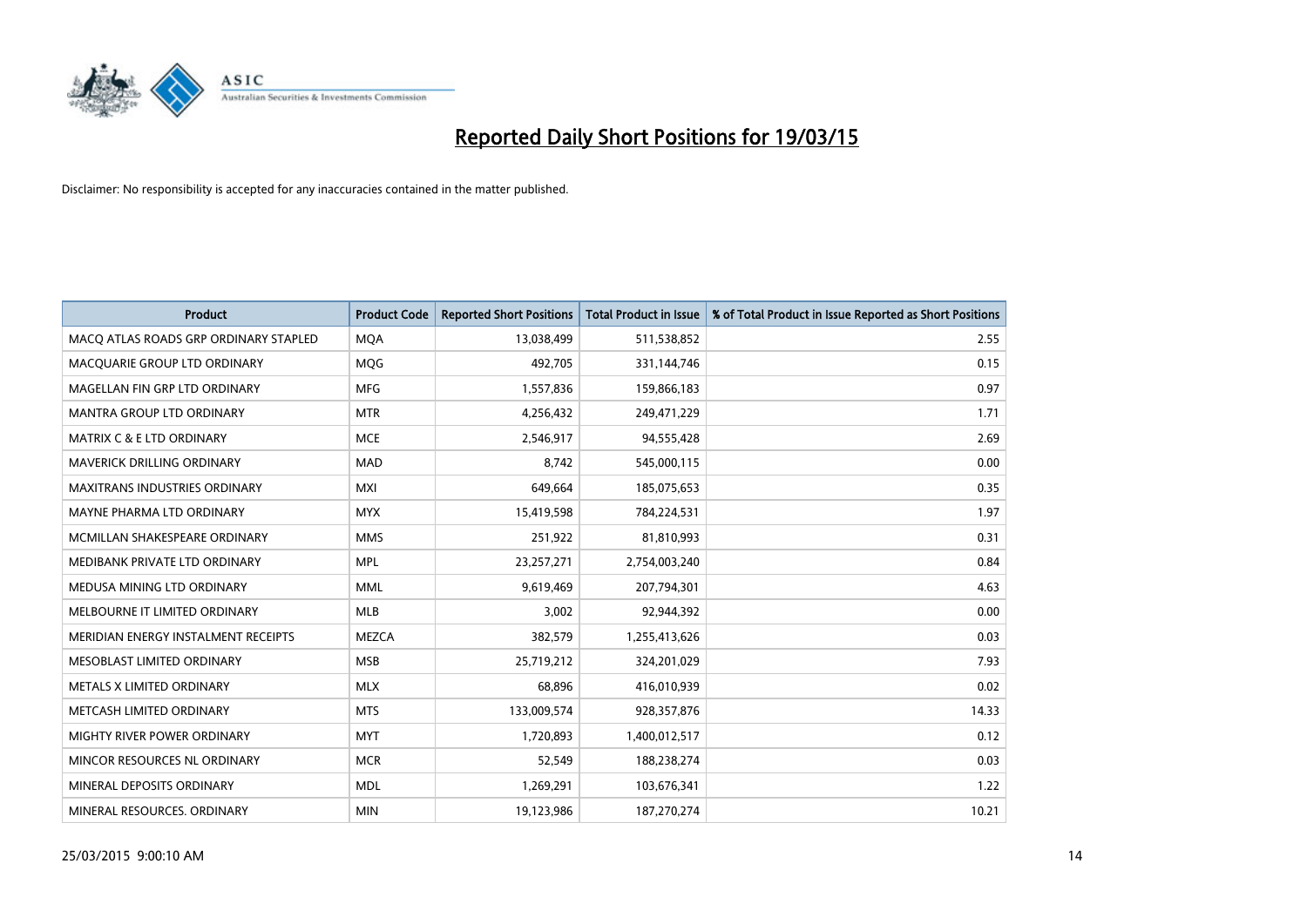

| <b>Product</b>                     | <b>Product Code</b> | <b>Reported Short Positions</b> | <b>Total Product in Issue</b> | % of Total Product in Issue Reported as Short Positions |
|------------------------------------|---------------------|---------------------------------|-------------------------------|---------------------------------------------------------|
| MIRABELA NICKEL LTD ORDINARY       | <b>MBN</b>          | 2,012,125                       | 929,710,216                   | 0.22                                                    |
| MIRVAC GROUP STAPLED SECURITIES    | <b>MGR</b>          | 1,446,338                       | 3,697,197,370                 | 0.04                                                    |
| MISSION NEWENERGY ORDINARY         | <b>MBT</b>          | 59,648                          | 40,870,275                    | 0.15                                                    |
| <b>MMAOFFSHOR ORDINARY</b>         | <b>MRM</b>          | 32,368,313                      | 368,666,221                   | 8.78                                                    |
| MOLOPO ENERGY LTD ORDINARY         | <b>MPO</b>          | 30,833                          | 248,869,398                   | 0.01                                                    |
| MONADELPHOUS GROUP ORDINARY        | <b>MND</b>          | 11,230,088                      | 92,998,380                    | 12.08                                                   |
| MONASH IVF GROUP LTD ORDINARY      | <b>MVF</b>          | 1,315,976                       | 231,081,089                   | 0.57                                                    |
| <b>MONEY3 CORPORATION ORDINARY</b> | <b>MNY</b>          | 106,005                         | 128,383,729                   | 0.08                                                    |
| MORTGAGE CHOICE LTD ORDINARY       | <b>MOC</b>          | 85,031                          | 124,216,248                   | 0.07                                                    |
| <b>MOUNT GIBSON IRON ORDINARY</b>  | <b>MGX</b>          | 83,457,382                      | 1,090,805,085                 | 7.65                                                    |
| MULTIPLEX SITES SITES              | <b>MXUPA</b>        | 2,299                           | 4,500,000                     | 0.05                                                    |
| MYER HOLDINGS LTD ORDINARY         | <b>MYR</b>          | 114,143,893                     | 585,689,551                   | 19.49                                                   |
| <b>MYSTATE LIMITED ORDINARY</b>    | <b>MYS</b>          | 3,258                           | 87,283,417                    | 0.00                                                    |
| NANOSONICS LIMITED ORDINARY        | <b>NAN</b>          | 1,197,616                       | 279,521,110                   | 0.43                                                    |
| NATIONAL AUST, BANK ORDINARY       | <b>NAB</b>          | 19,815,991                      | 2,421,097,548                 | 0.82                                                    |
| NATIONAL STORAGE STAPLED           | <b>NSR</b>          | 1,596,470                       | 295,631,660                   | 0.54                                                    |
| NAVITAS LIMITED ORDINARY           | <b>NVT</b>          | 3,522,675                       | 376,330,968                   | 0.94                                                    |
| NEARMAP LTD ORDINARY               | <b>NEA</b>          | 2,217,530                       | 350,696,101                   | 0.63                                                    |
| NEON ENERGY LIMITED ORDINARY       | <b>NEN</b>          | 13,244                          | 553,037,848                   | 0.00                                                    |
| NEW HOPE CORPORATION ORDINARY      | <b>NHC</b>          | 928,899                         | 830,999,449                   | 0.11                                                    |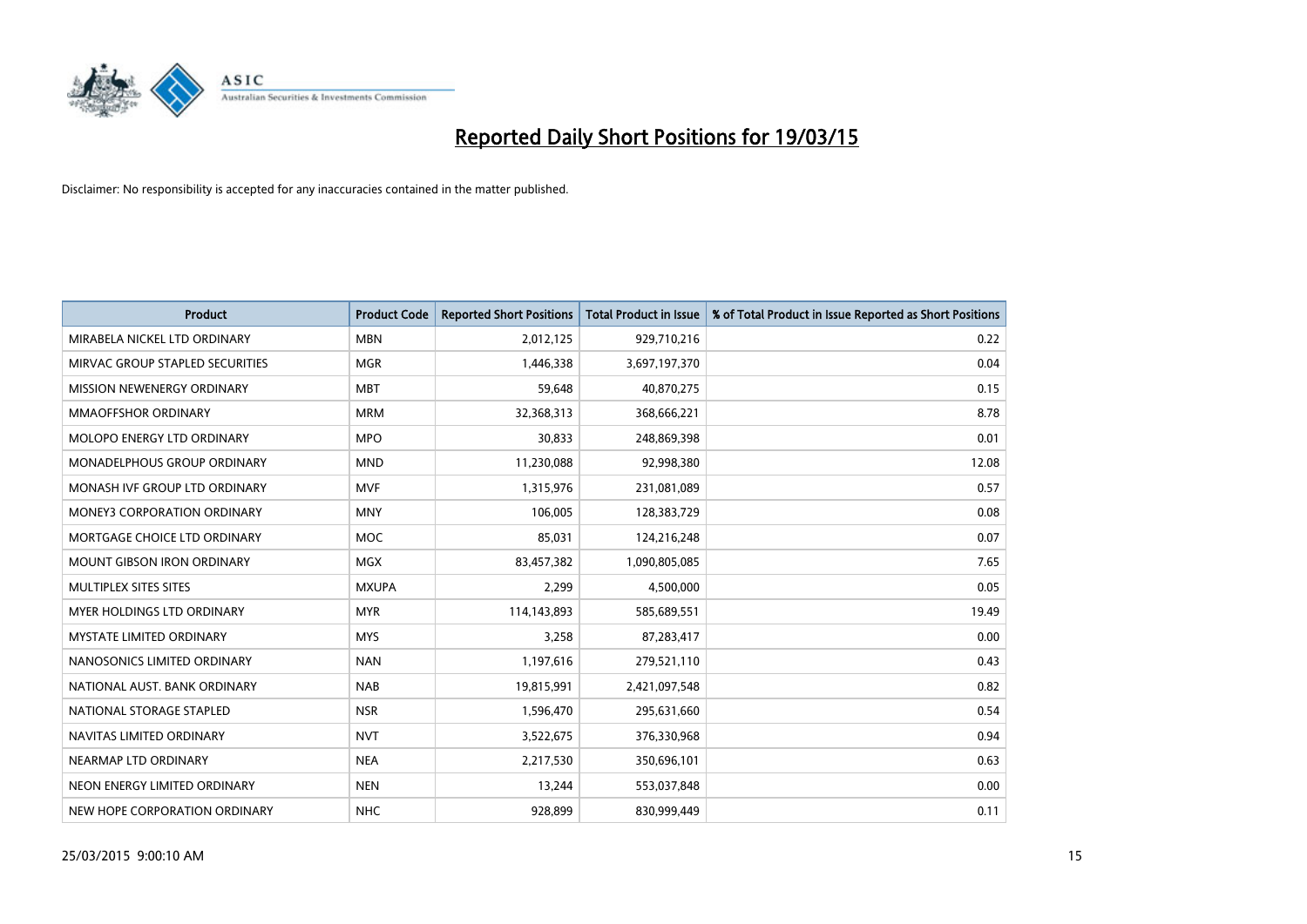

| <b>Product</b>                         | <b>Product Code</b> | <b>Reported Short Positions</b> | <b>Total Product in Issue</b> | % of Total Product in Issue Reported as Short Positions |
|----------------------------------------|---------------------|---------------------------------|-------------------------------|---------------------------------------------------------|
| NEWCREST MINING ORDINARY               | <b>NCM</b>          | 8,075,478                       | 766,510,971                   | 1.05                                                    |
| NEWS CORP A NON-VOTING CDI             | <b>NWSLV</b>        | 335                             | 2,548,551                     | 0.01                                                    |
| NEWS CORP B VOTING CDI                 | <b>NWS</b>          | 2,456,337                       | 41,190,847                    | 5.96                                                    |
| NEWSAT LIMITED ORDINARY                | <b>NWT</b>          | 2,748,205                       | 643,874,841                   | 0.43                                                    |
| NEXTDC LIMITED ORDINARY                | <b>NXT</b>          | 15,488,546                      | 193,450,200                   | 8.01                                                    |
| NEXUS ENERGY LIMITED ORDINARY          | <b>NXS</b>          | 58,176                          | 1,330,219,459                 | 0.00                                                    |
| NIB HOLDINGS LIMITED ORDINARY          | <b>NHF</b>          | 561,622                         | 439,004,182                   | 0.13                                                    |
| NINE ENTERTAINMENT ORDINARY            | <b>NEC</b>          | 41,104,620                      | 940,295,023                   | 4.37                                                    |
| NOBLE MINERAL RES ORDINARY             | <b>NMG</b>          | 2,365,726                       | 666,397,952                   | 0.36                                                    |
| NORTHERN IRON LTD ORDINARY             | <b>NFE</b>          | 10,000                          | 484,405,314                   | 0.00                                                    |
| NORTHERN STAR ORDINARY                 | <b>NST</b>          | 13,321,466                      | 592,416,408                   | 2.25                                                    |
| NOVION PROPERTY GRP STAPLED SECURITIES | <b>NVN</b>          | 66,139,160                      | 3,077,214,058                 | 2.15                                                    |
| NOVOGEN LIMITED ORDINARY               | <b>NRT</b>          | 200,000                         | 251,344,150                   | 0.08                                                    |
| NRW HOLDINGS LIMITED ORDINARY          | <b>NWH</b>          | 19,326,012                      | 278,888,011                   | 6.93                                                    |
| NUFARM LIMITED ORDINARY                | <b>NUF</b>          | 5,747,140                       | 264,948,132                   | 2.17                                                    |
| NUPLEX INDUSTRIES ORDINARY             | <b>NPX</b>          | 1,000                           | 198,125,827                   | 0.00                                                    |
| OCEANAGOLD CORP. CHESS DEPOSITARY INT  | <b>OGC</b>          | 301,688                         | 303,453,000                   | 0.10                                                    |
| OIL SEARCH LTD ORDINARY                | OSH                 | 21,285,936                      | 1,522,692,587                 | 1.40                                                    |
| OM HOLDINGS LIMITED ORDINARY           | <b>OMH</b>          | 861                             | 733,423,337                   | 0.00                                                    |
| OOH!MEDIA LIMITED ORDINARY             | OML                 | 617,955                         | 149,882,534                   | 0.41                                                    |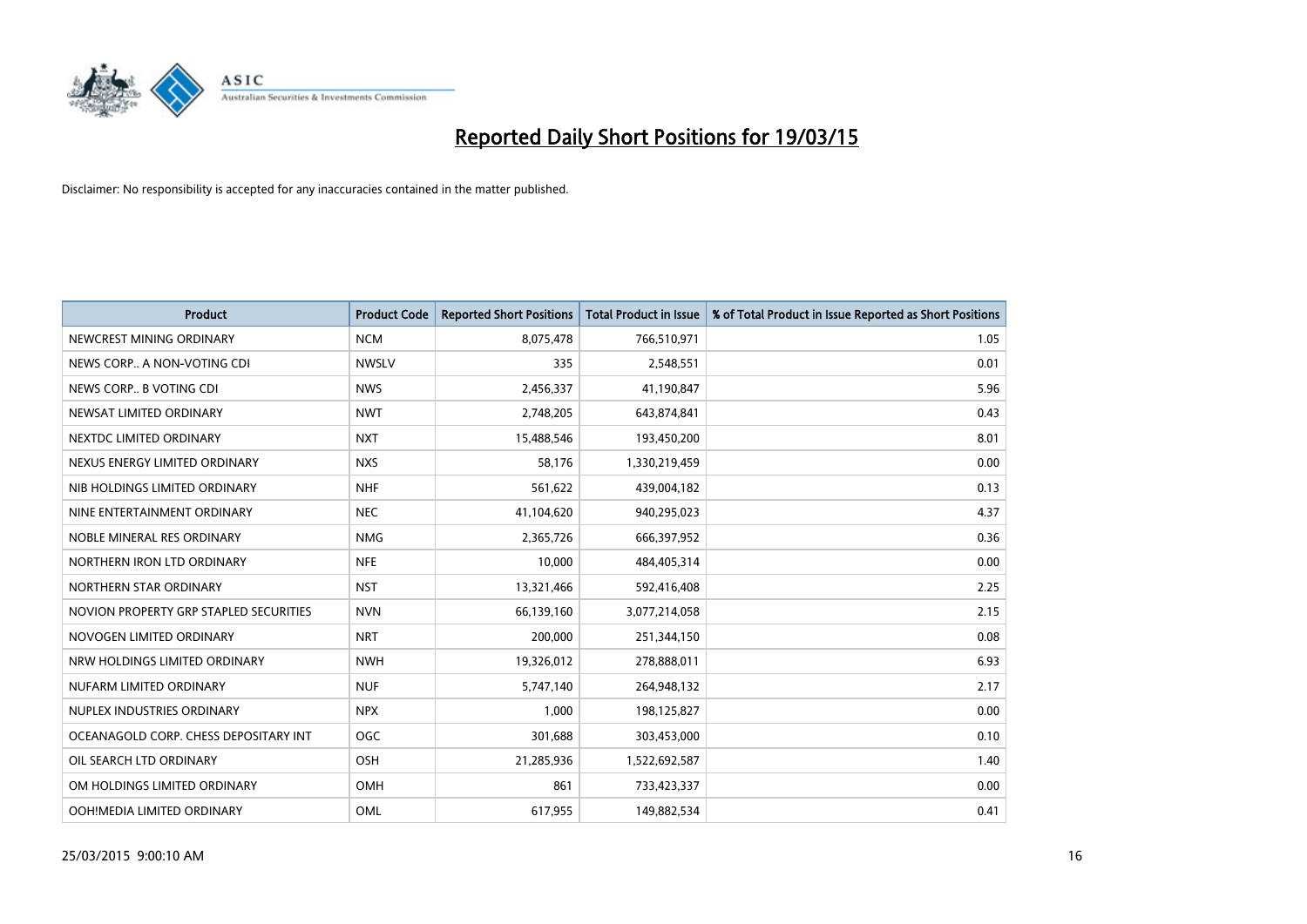

| <b>Product</b>                 | <b>Product Code</b> | <b>Reported Short Positions</b> | <b>Total Product in Issue</b> | % of Total Product in Issue Reported as Short Positions |
|--------------------------------|---------------------|---------------------------------|-------------------------------|---------------------------------------------------------|
| ORICA LIMITED ORDINARY         | ORI                 | 38,470,544                      | 372,743,291                   | 10.32                                                   |
| ORIGIN ENERGY ORDINARY         | <b>ORG</b>          | 10,020,203                      | 1,106,319,054                 | 0.91                                                    |
| OROCOBRE LIMITED ORDINARY      | <b>ORE</b>          | 3,518,891                       | 151,286,114                   | 2.33                                                    |
| ORORA LIMITED ORDINARY         | <b>ORA</b>          | 307,045                         | 1,206,684,923                 | 0.03                                                    |
| OROTONGROUP LIMITED ORDINARY   | ORL                 | 126,231                         | 40,880,902                    | 0.31                                                    |
| OTTO ENERGY LIMITED ORDINARY   | <b>OEL</b>          | 378,001                         | 1,155,790,071                 | 0.03                                                    |
| OZ MINERALS ORDINARY           | OZL                 | 5,540,723                       | 303,470,022                   | 1.83                                                    |
| OZFOREX GROUP LTD ORDINARY     | <b>OFX</b>          | 10,193,805                      | 240,000,000                   | 4.25                                                    |
| <b>PACIFIC BRANDS ORDINARY</b> | <b>PBG</b>          | 81,505,995                      | 917,226,291                   | 8.89                                                    |
| PACIFIC SMILES GRP ORDINARY    | <b>PSQ</b>          | 133,000                         | 151,993,395                   | 0.09                                                    |
| PACT GROUP HLDGS LTD ORDINARY  | <b>PGH</b>          | 1,164,557                       | 294,145,019                   | 0.40                                                    |
| PALADIN ENERGY LTD ORDINARY    | <b>PDN</b>          | 97,278,143                      | 1,666,927,668                 | 5.84                                                    |
| PANAUST LIMITED ORDINARY       | <b>PNA</b>          | 9,236,336                       | 647,862,526                   | 1.43                                                    |
| PANORAMIC RESOURCES ORDINARY   | PAN                 | 1,928,848                       | 321,424,015                   | 0.60                                                    |
| PANTERRA GOLD LTD ORDINARY     | PGI                 | $\mathbf{1}$                    | 84,812,720                    | 0.00                                                    |
| PAPERLINX LIMITED ORDINARY     | <b>PPX</b>          | 57,788                          | 665, 181, 261                 | 0.01                                                    |
| PATTIES FOODS LTD ORDINARY     | PFL                 | 157                             | 139,234,153                   | 0.00                                                    |
| PEET LIMITED ORDINARY          | <b>PPC</b>          | 53,890                          | 484,853,684                   | 0.01                                                    |
| PENINSULA ENERGY LTD ORDINARY  | <b>PEN</b>          | 1                               | 6,906,809,008                 | 0.00                                                    |
| PERPETUAL LIMITED ORDINARY     | PPT                 | 1,148,651                       | 46,574,426                    | 2.47                                                    |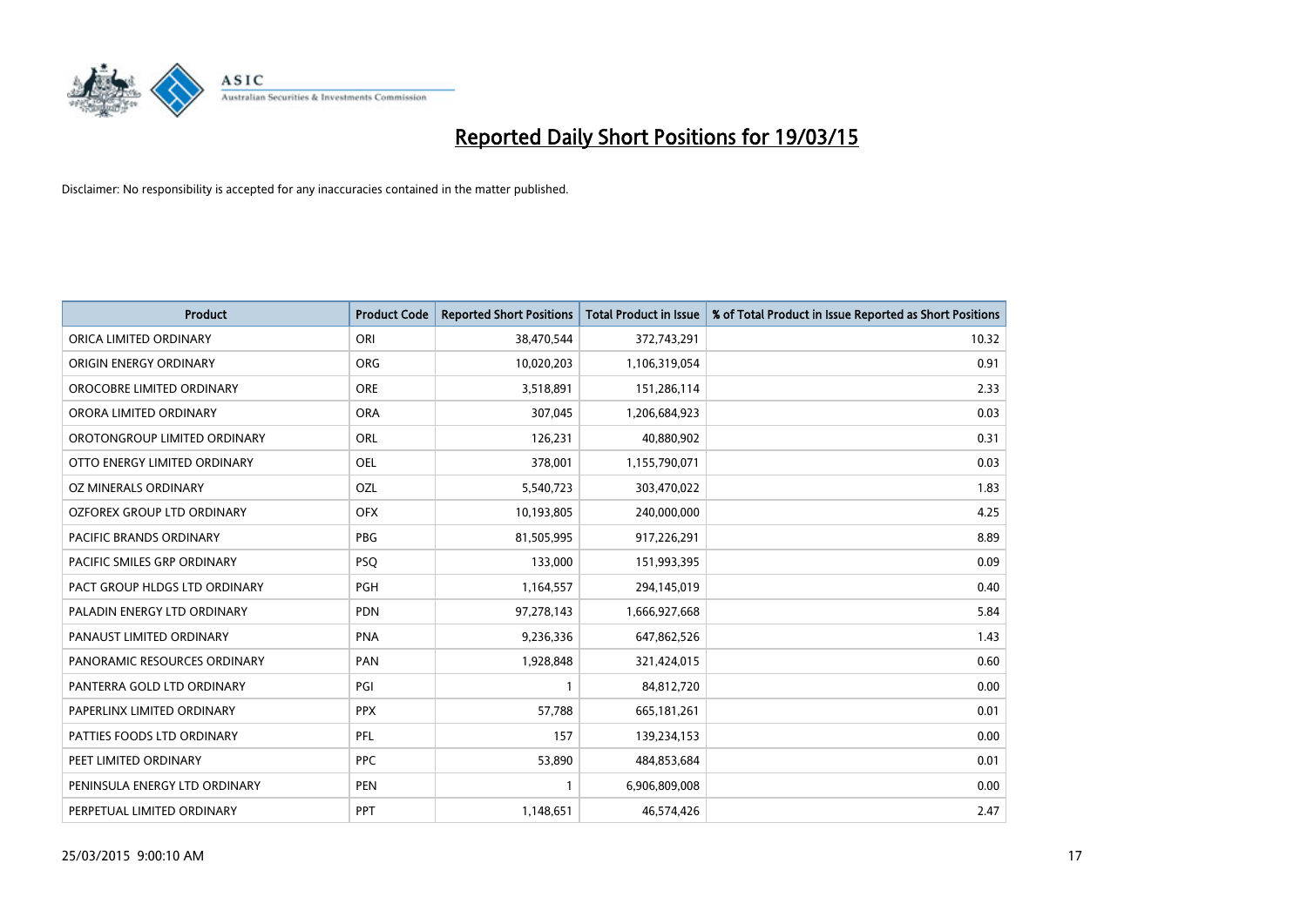

| <b>Product</b>                      | <b>Product Code</b> | <b>Reported Short Positions</b> | <b>Total Product in Issue</b> | % of Total Product in Issue Reported as Short Positions |
|-------------------------------------|---------------------|---------------------------------|-------------------------------|---------------------------------------------------------|
| PERSEUS MINING LTD ORDINARY         | PRU                 | 19,951,115                      | 526,656,401                   | 3.79                                                    |
| PHARMAXIS LTD ORDINARY              | <b>PXS</b>          | 108,777                         | 311,702,299                   | 0.03                                                    |
| PLATINUM ASSET ORDINARY             | <b>PTM</b>          | 3,565,082                       | 583,652,029                   | 0.61                                                    |
| PLATINUM AUSTRALIA ORDINARY         | PLA                 | 836,127                         | 504,968,043                   | 0.17                                                    |
| PLATINUM CAPITAL LTD ORDINARY       | <b>PMC</b>          | 267,789                         | 233,287,059                   | 0.11                                                    |
| PMP LIMITED ORDINARY                | <b>PMP</b>          | 27,581                          | 323,781,124                   | 0.01                                                    |
| POSEIDON NICK LTD ORDINARY          | <b>POS</b>          | 1,300,460                       | 683,588,322                   | 0.19                                                    |
| PRANA BIOTECHNOLOGY ORDINARY        | PBT                 | 3,300,782                       | 527,107,470                   | 0.63                                                    |
| PREMIER INVESTMENTS ORDINARY        | <b>PMV</b>          | 396,290                         | 155,900,075                   | 0.25                                                    |
| PRIMARY HEALTH CARE ORDINARY        | <b>PRY</b>          | 60,737,865                      | 512,130,550                   | 11.86                                                   |
| PRIME MEDIA GRP LTD ORDINARY        | <b>PRT</b>          | 1,007,767                       | 366,330,303                   | 0.28                                                    |
| PROGRAMMED ORDINARY                 | <b>PRG</b>          | 599,226                         | 118,667,178                   | 0.50                                                    |
| PROMESA LIMITED ORDINARY            | <b>PRA</b>          | 3,748,713                       | 384,412,465                   | 0.98                                                    |
| <b>QANTAS AIRWAYS ORDINARY</b>      | QAN                 | 632,238                         | 2,196,330,250                 | 0.03                                                    |
| OBE INSURANCE GROUP ORDINARY        | <b>OBE</b>          | 15,384,122                      | 1,364,945,301                 | 1.13                                                    |
| <b>QUBE HOLDINGS LTD ORDINARY</b>   | QUB                 | 962,403                         | 1,054,428,076                 | 0.09                                                    |
| QUICKSTEP HOLDINGS ORDINARY         | QHL                 | 50,000                          | 397,873,501                   | 0.01                                                    |
| RAMSAY HEALTH CARE ORDINARY         | <b>RHC</b>          | 469,582                         | 202,081,252                   | 0.23                                                    |
| <b>RCG CORPORATION LTD ORDINARY</b> | <b>RCG</b>          | 277,568                         | 268,408,625                   | 0.10                                                    |
| <b>RCR TOMLINSON ORDINARY</b>       | <b>RCR</b>          | 740,708                         | 138,745,453                   | 0.53                                                    |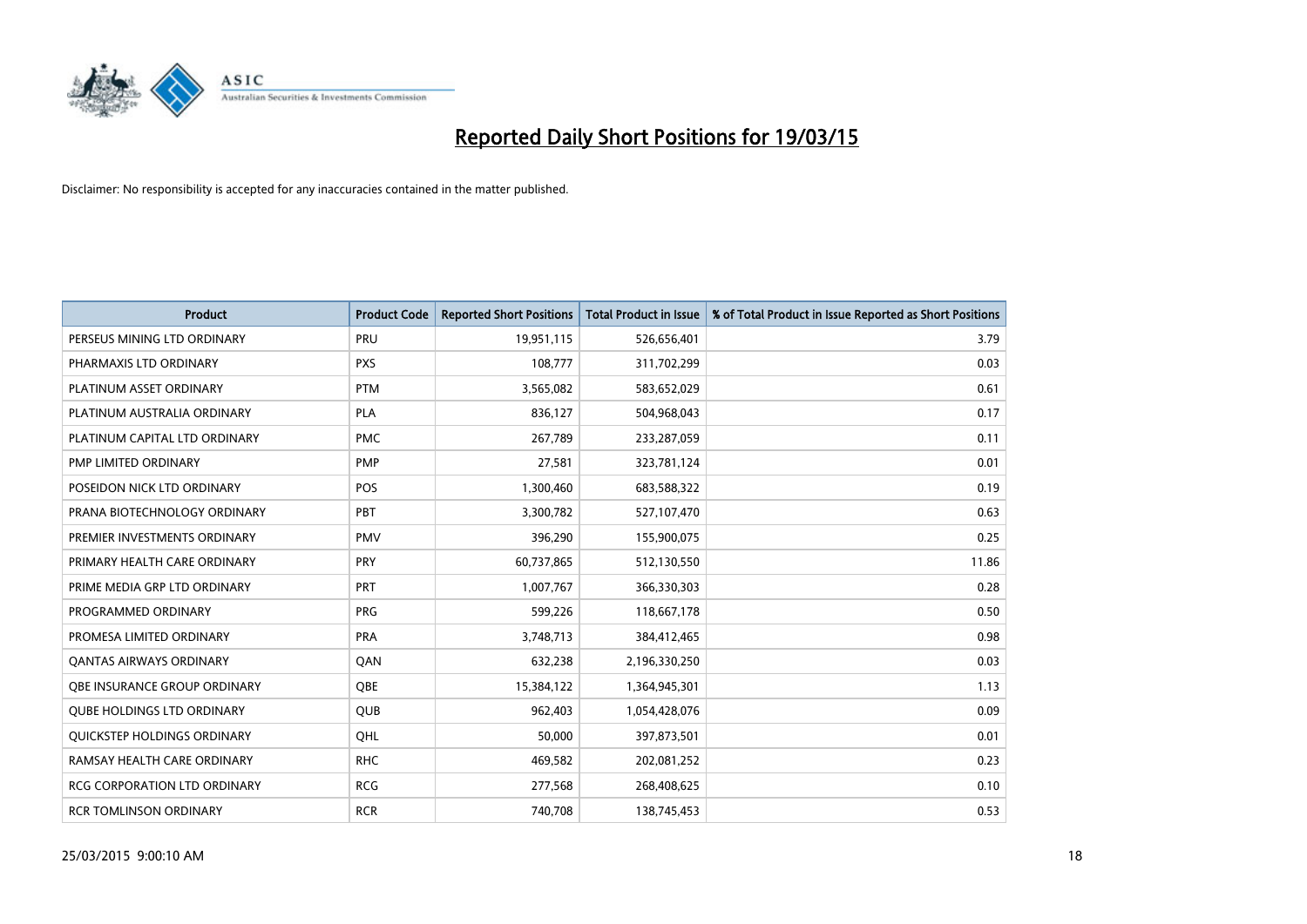

| <b>Product</b>                     | <b>Product Code</b> | <b>Reported Short Positions</b> | <b>Total Product in Issue</b> | % of Total Product in Issue Reported as Short Positions |
|------------------------------------|---------------------|---------------------------------|-------------------------------|---------------------------------------------------------|
| <b>REA GROUP ORDINARY</b>          | <b>REA</b>          | 1,915,813                       | 131,714,699                   | 1.45                                                    |
| RECALL HOLDINGS LTD ORDINARY       | <b>REC</b>          | 351,669                         | 313,674,711                   | 0.11                                                    |
| <b>RECKON LIMITED ORDINARY</b>     | <b>RKN</b>          | 1,472,840                       | 112,084,762                   | 1.31                                                    |
| <b>RED 5 LIMITED ORDINARY</b>      | <b>RED</b>          | 174,739                         | 759,451,008                   | 0.02                                                    |
| <b>RED FORK ENERGY ORDINARY</b>    | <b>RFE</b>          | 112,160                         | 501,051,719                   | 0.02                                                    |
| REDBANK ENERGY LTD ORDINARY        | <b>AEJ</b>          | 13                              | 786,287                       | 0.00                                                    |
| REGIONAL EXPRESS ORDINARY          | <b>REX</b>          | 29,029                          | 110,154,375                   | 0.03                                                    |
| REGIS HEALTHCARE LTD ORDINARY      | <b>REG</b>          | 227,295                         | 300, 345, 797                 | 0.08                                                    |
| <b>REGIS RESOURCES ORDINARY</b>    | <b>RRL</b>          | 35,761,386                      | 499,781,595                   | 7.16                                                    |
| RESMED INC CDI 10:1                | <b>RMD</b>          | 4,361,523                       | 1,403,838,170                 | 0.31                                                    |
| RESOLUTE MINING ORDINARY           | <b>RSG</b>          | 7,861,333                       | 641,189,223                   | 1.23                                                    |
| RESOURCE GENERATION ORDINARY       | <b>RES</b>          | 1                               | 581,380,338                   | 0.00                                                    |
| RETAIL FOOD GROUP ORDINARY         | <b>RFG</b>          | 4,589,741                       | 160,321,903                   | 2.86                                                    |
| REX MINERALS LIMITED ORDINARY      | <b>RXM</b>          | 718,032                         | 220,519,784                   | 0.33                                                    |
| <b>RIDLEY CORPORATION ORDINARY</b> | <b>RIC</b>          | 1,511                           | 307,817,071                   | 0.00                                                    |
| RIO TINTO LIMITED ORDINARY         | <b>RIO</b>          | 5,431,105                       | 435,758,720                   | 1.25                                                    |
| ROX RESOURCES ORDINARY             | <b>RXL</b>          | 5,523,255                       | 849,673,095                   | 0.65                                                    |
| ROYAL WOLF HOLDINGS ORDINARY       | <b>RWH</b>          | 176,739                         | 100,387,052                   | 0.18                                                    |
| SAI GLOBAL LIMITED ORDINARY        | SAI                 | 636,070                         | 211,761,727                   | 0.30                                                    |
| SALMAT LIMITED ORDINARY            | <b>SLM</b>          | 10,907                          | 159,812,799                   | 0.01                                                    |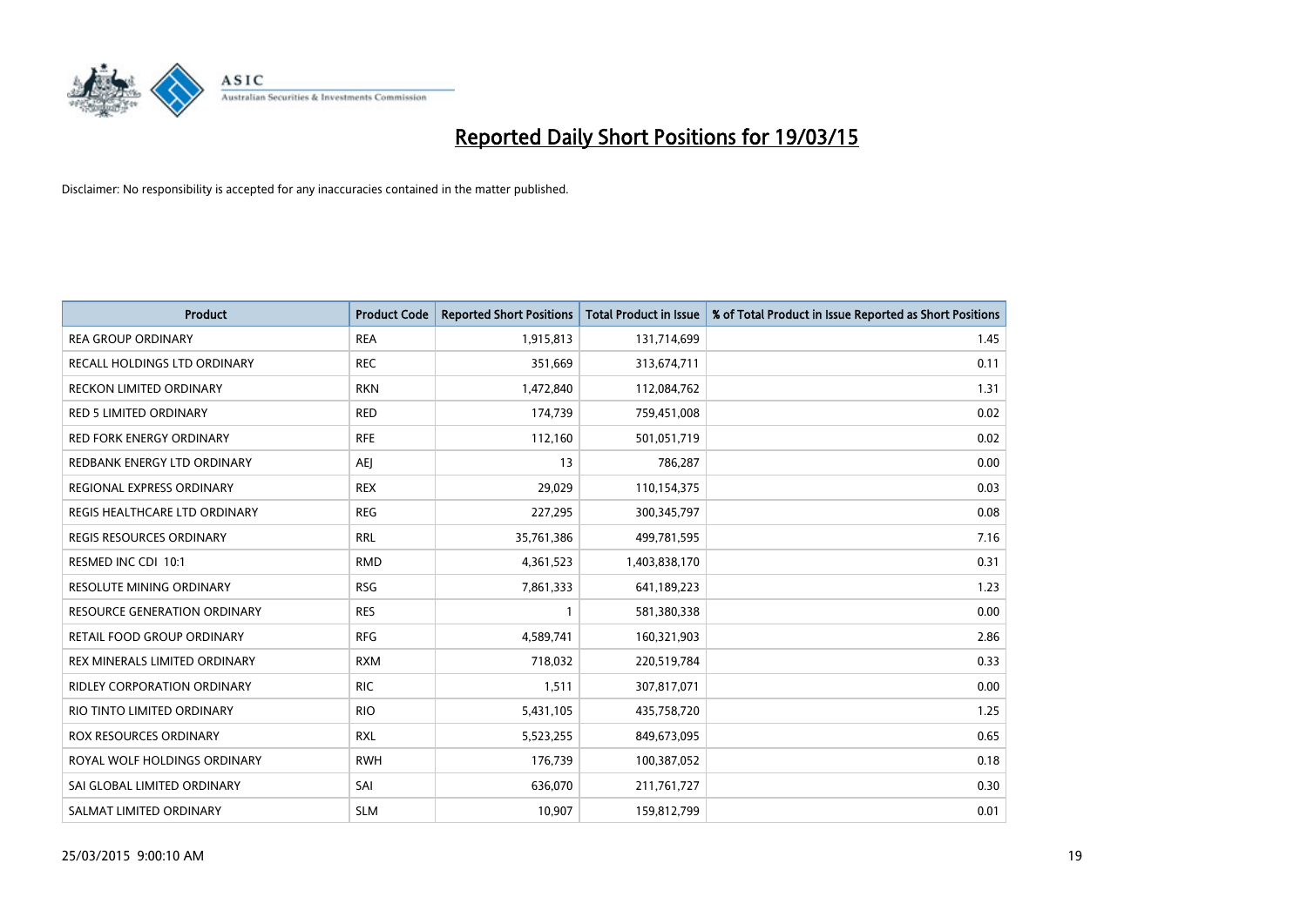

| <b>Product</b>                        | <b>Product Code</b> | <b>Reported Short Positions</b> | <b>Total Product in Issue</b> | % of Total Product in Issue Reported as Short Positions |
|---------------------------------------|---------------------|---------------------------------|-------------------------------|---------------------------------------------------------|
| SAMSON OIL & GAS LTD ORDINARY         | SSN                 | 1,944,800                       | 2,837,782,022                 | 0.07                                                    |
| SANDFIRE RESOURCES ORDINARY           | <b>SFR</b>          | 197,012                         | 156,428,011                   | 0.13                                                    |
| <b>SANTOS LTD ORDINARY</b>            | <b>STO</b>          | 43,286,184                      | 982,473,434                   | 4.41                                                    |
| SARACEN MINERAL ORDINARY              | <b>SAR</b>          | 4,207,785                       | 792,784,738                   | 0.53                                                    |
| SCA PROPERTY GROUP STAPLED SECURITIES | SCP                 | 16,579,108                      | 650,839,582                   | 2.55                                                    |
| <b>SCENTRE GRP STAPLED</b>            | SCG                 | 23,348,110                      | 5,324,296,678                 | 0.44                                                    |
| SEDGMAN LIMITED ORDINARY              | <b>SDM</b>          | 543,805                         | 227,059,277                   | 0.24                                                    |
| SEEK LIMITED ORDINARY                 | <b>SEK</b>          | 12,796,877                      | 342,629,192                   | 3.73                                                    |
| SELECT HARVESTS ORDINARY              | <b>SHV</b>          | 1,124,311                       | 70,940,874                    | 1.58                                                    |
| SENEX ENERGY LIMITED ORDINARY         | <b>SXY</b>          | 91,604,584                      | 1,149,657,377                 | 7.97                                                    |
| SERVCORP LIMITED ORDINARY             | SRV                 | 931                             | 98,432,275                    | 0.00                                                    |
| SEVEN GROUP HOLDINGS ORDINARY         | <b>SVW</b>          | 7,762,946                       | 296,260,281                   | 2.62                                                    |
| SEVEN WEST MEDIA LTD ORDINARY         | <b>SWM</b>          | 52,865,092                      | 999,160,872                   | 5.29                                                    |
| SG FLEET GROUP LTD ORDINARY           | SGF                 | 223,695                         | 242,691,826                   | 0.09                                                    |
| SHINE CORPORATE ORDINARY              | SHI                 | 28,013                          | 172,400,081                   | 0.02                                                    |
| SIGMA PHARMACEUTICAL ORDINARY         | <b>SIP</b>          | 18,735,016                      | 1,093,424,867                 | 1.71                                                    |
| SILEX SYSTEMS ORDINARY                | <b>SLX</b>          | 6,216,031                       | 170,467,339                   | 3.65                                                    |
| SILVER CHEF LIMITED ORDINARY          | SIV                 | 8,287                           | 29,640,865                    | 0.03                                                    |
| SILVER LAKE RESOURCE ORDINARY         | <b>SLR</b>          | 19,652,620                      | 503,233,971                   | 3.91                                                    |
| SIMAVITA LTD CDI 1:1                  | <b>SVA</b>          | 32,932                          | 73,366,351                    | 0.04                                                    |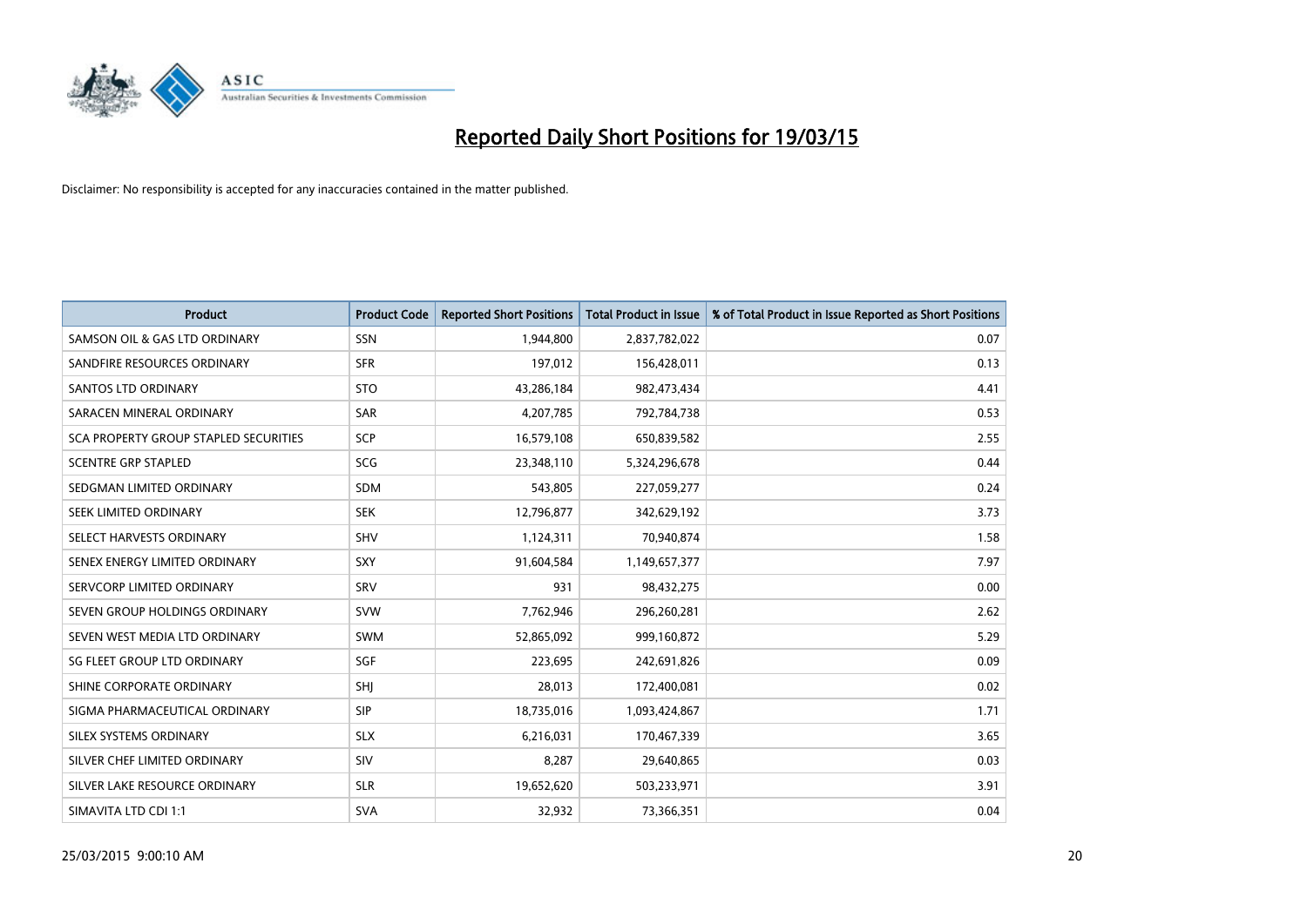

| <b>Product</b>                           | <b>Product Code</b> | <b>Reported Short Positions</b> | <b>Total Product in Issue</b> | % of Total Product in Issue Reported as Short Positions |
|------------------------------------------|---------------------|---------------------------------|-------------------------------|---------------------------------------------------------|
| SIMS METAL MGMT LTD ORDINARY             | <b>SGM</b>          | 17,839,893                      | 204,795,889                   | 8.71                                                    |
| SINGAPORE TELECOMM. CHESS DEPOSITARY INT | <b>SGT</b>          | 4,395,010                       | 130,397,705                   | 3.37                                                    |
| SINO GAS ENERGY ORDINARY                 | <b>SEH</b>          | 11,963,952                      | 1,544,247,358                 | 0.77                                                    |
| SIRIUS RESOURCES NL ORDINARY             | <b>SIR</b>          | 17,635,906                      | 341,638,269                   | 5.16                                                    |
| SIRTEX MEDICAL ORDINARY                  | <b>SRX</b>          | 90,786                          | 56,530,231                    | 0.16                                                    |
| SKILLED GROUP LTD ORDINARY               | <b>SKE</b>          | 6,094,867                       | 235,898,291                   | 2.58                                                    |
| SKY NETWORK ORDINARY                     | <b>SKT</b>          | 320,724                         | 389,139,785                   | 0.08                                                    |
| SKYCITY ENT GRP LTD ORDINARY             | <b>SKC</b>          | 9,805,836                       | 587,472,741                   | 1.67                                                    |
| <b>SLATER &amp; GORDON ORDINARY</b>      | <b>SGH</b>          | 5,604,544                       | 209,730,529                   | 2.67                                                    |
| SMS MANAGEMENT, ORDINARY                 | <b>SMX</b>          | 1,162,829                       | 69,318,017                    | 1.68                                                    |
| SONIC HEALTHCARE ORDINARY                | <b>SHL</b>          | 3,549,715                       | 401,961,556                   | 0.88                                                    |
| SOUL PATTINSON (W.H) ORDINARY            | SOL                 | 98,606                          | 239,395,320                   | 0.04                                                    |
| SPARK INFRASTRUCTURE STAPLED US PROHIBT. | SKI                 | 42,641,603                      | 1,466,360,128                 | 2.91                                                    |
| SPARK NEW ZEALAND ORDINARY               | <b>SPK</b>          | 9,639,138                       | 1,834,783,488                 | 0.53                                                    |
| SPDR 200 FUND ETF UNITS                  | <b>STW</b>          | 64,801                          | 47,705,598                    | 0.14                                                    |
| SPECIALTY FASHION ORDINARY               | SFH                 | 31,994                          | 192,236,121                   | 0.02                                                    |
| SPOTLESS GRP HLD LTD ORDINARY            | SPO                 | 44,441,977                      | 1,098,290,178                 | 4.05                                                    |
| ST BARBARA LIMITED ORDINARY              | <b>SBM</b>          | 7,425,810                       | 495,102,525                   | 1.50                                                    |
| STARPHARMA HOLDINGS ORDINARY             | SPL                 | 7,060,692                       | 319,138,501                   | 2.21                                                    |
| STEADFAST GROUP LTD ORDINARY             | <b>SDF</b>          | 11,190,391                      | 741,449,461                   | 1.51                                                    |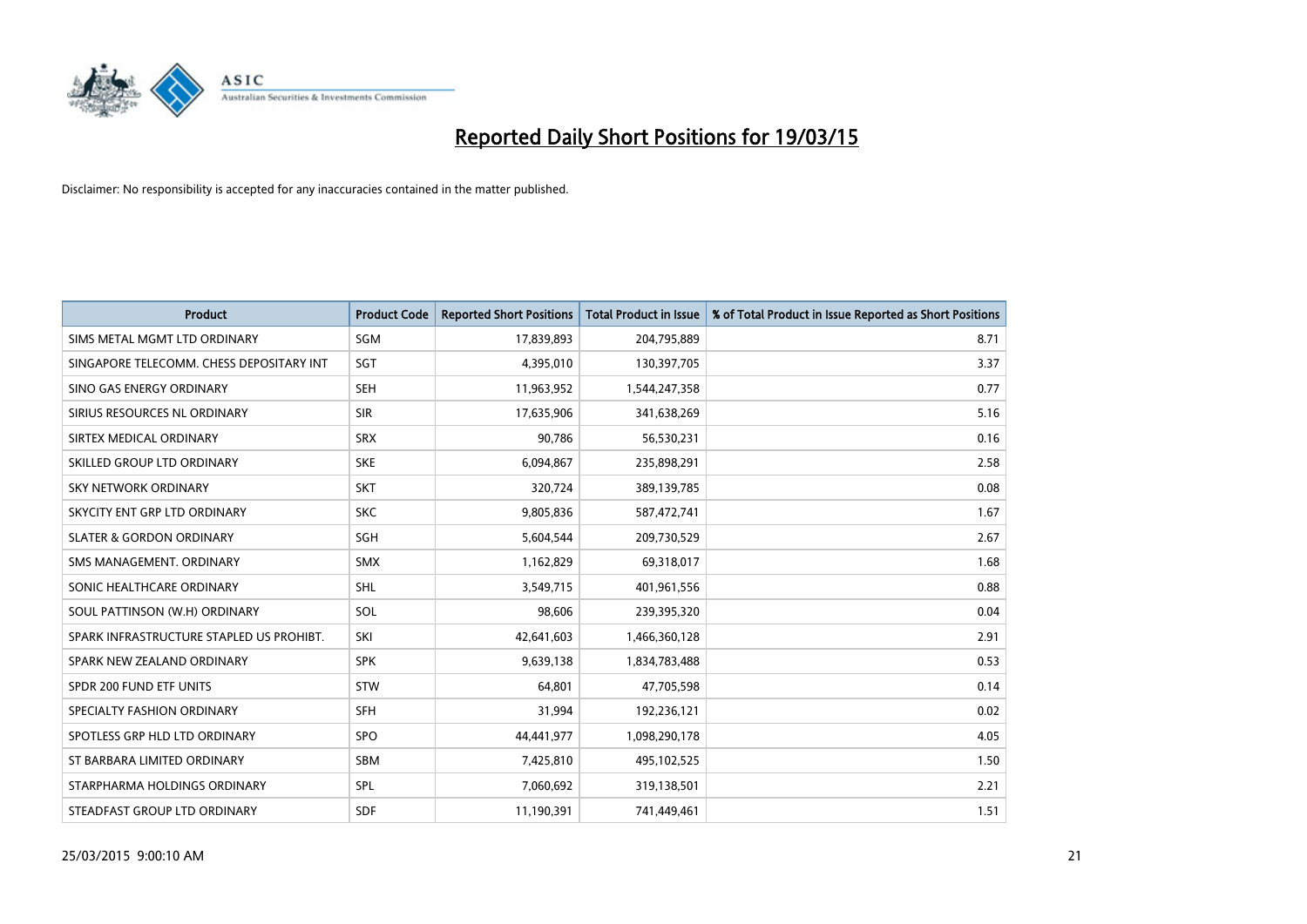

| <b>Product</b>                   | <b>Product Code</b> | <b>Reported Short Positions</b> | <b>Total Product in Issue</b> | % of Total Product in Issue Reported as Short Positions |
|----------------------------------|---------------------|---------------------------------|-------------------------------|---------------------------------------------------------|
| STHN CROSS MEDIA ORDINARY        | <b>SXL</b>          | 21,207,363                      | 732,319,622                   | 2.90                                                    |
| STOCKLAND UNITS/ORD STAPLED      | SGP                 | 10,549,034                      | 2,361,717,862                 | 0.45                                                    |
| STRAITS RES LTD. ORDINARY        | SRO                 | 20,212                          | 1,217,730,293                 | 0.00                                                    |
| STRIKE ENERGY LTD ORDINARY       | <b>STX</b>          | 100,000                         | 833,330,946                   | 0.01                                                    |
| STW COMMUNICATIONS ORDINARY      | SGN                 | 14,027,806                      | 409,699,000                   | 3.42                                                    |
| SUNCORP GROUP LTD ORDINARY       | <b>SUN</b>          | 5,699,934                       | 1,286,600,980                 | 0.44                                                    |
| SUNDANCE ENERGY ORDINARY         | <b>SEA</b>          | 6,078,726                       | 549,351,227                   | 1.11                                                    |
| SUNDANCE RESOURCES ORDINARY      | SDL                 | 84,295,728                      | 3,110,250,938                 | 2.71                                                    |
| SUNLAND GROUP LTD ORDINARY       | <b>SDG</b>          | 212,352                         | 181,710,087                   | 0.12                                                    |
| SUPER RET REP LTD ORDINARY       | <b>SUL</b>          | 15,985,060                      | 197,030,571                   | 8.11                                                    |
| SURFSTITCH GROUP LTD ORDINARY    | <b>SRF</b>          | 89,001                          | 214,101,735                   | 0.04                                                    |
| <b>SWICK MINING ORDINARY</b>     | <b>SWK</b>          | 65,000                          | 217,643,703                   | 0.03                                                    |
| SYD AIRPORT STAPLED US PROHIBIT. | <b>SYD</b>          | 26,673,922                      | 2,216,216,041                 | 1.20                                                    |
| SYRAH RESOURCES ORDINARY         | <b>SYR</b>          | 6,240,453                       | 164,210,076                   | 3.80                                                    |
| TABCORP HOLDINGS LTD ORDINARY    | <b>TAH</b>          | 11,961,827                      | 829,399,821                   | 1.44                                                    |
| TALISMAN MINING ORDINARY         | <b>TLM</b>          |                                 | 131,538,627                   | 0.00                                                    |
| TAP OIL LIMITED ORDINARY         | <b>TAP</b>          | 21,017                          | 243,186,639                   | 0.01                                                    |
| TASSAL GROUP LIMITED ORDINARY    | <b>TGR</b>          | 261,988                         | 146,897,115                   | 0.18                                                    |
| <b>TATTS GROUP LTD ORDINARY</b>  | <b>TTS</b>          | 17,422,707                      | 1,446,215,698                 | 1.20                                                    |
| TECHNOLOGY ONE ORDINARY          | <b>TNE</b>          | 1,873,452                       | 309,209,455                   | 0.61                                                    |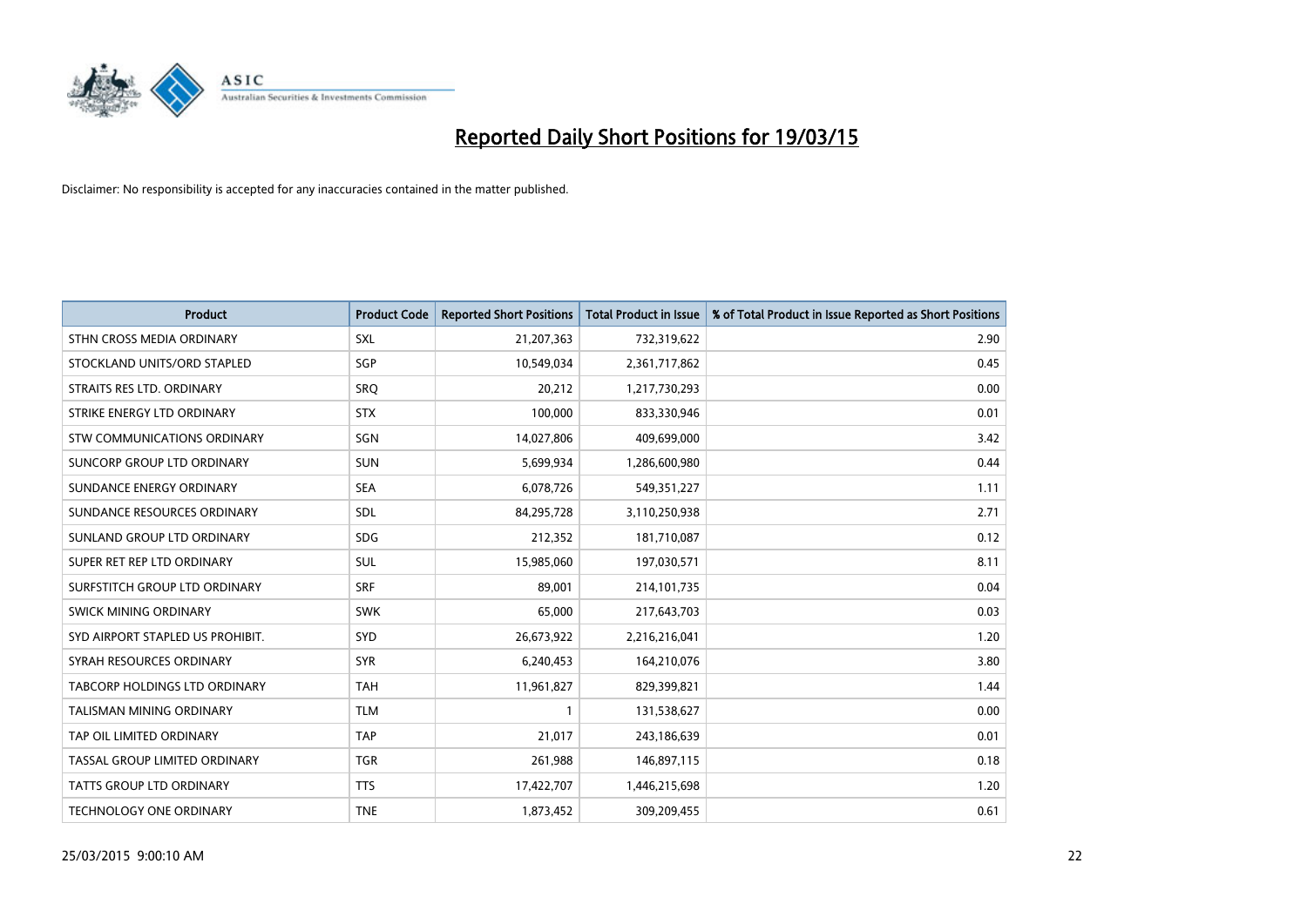

| <b>Product</b>                       | <b>Product Code</b> | <b>Reported Short Positions</b> | <b>Total Product in Issue</b> | % of Total Product in Issue Reported as Short Positions |
|--------------------------------------|---------------------|---------------------------------|-------------------------------|---------------------------------------------------------|
| <b>TELSTRA CORPORATION, ORDINARY</b> | <b>TLS</b>          | 22,211,613                      | 12,225,655,836                | 0.18                                                    |
| TEN NETWORK HOLDINGS ORDINARY        | <b>TEN</b>          | 140,056,364                     | 2,630,984,596                 | 5.32                                                    |
| TERANGA GOLD CORP CDI 1:1            | <b>TGZ</b>          | 1,374                           | 68,637,175                    | 0.00                                                    |
| TFS CORPORATION LTD ORDINARY         | <b>TFC</b>          | 15,295,028                      | 326,983,445                   | 4.68                                                    |
| THE REJECT SHOP ORDINARY             | <b>TRS</b>          | 1,588,751                       | 28,844,648                    | 5.51                                                    |
| THINK CHILDCARE EDU ORDINARY         | <b>TNK</b>          | 500,000                         | 39,600,000                    | 1.26                                                    |
| THORN GROUP LIMITED ORDINARY         | <b>TGA</b>          | 24,675                          | 151,337,839                   | 0.02                                                    |
| TIGER RESOURCES ORDINARY             | <b>TGS</b>          | 6,868,469                       | 1,143,541,406                 | 0.60                                                    |
| TOLL HOLDINGS LTD ORDINARY           | <b>TOL</b>          | 1,243,756                       | 717,437,878                   | 0.17                                                    |
| TORO ENERGY LIMITED ORDINARY         | <b>TOE</b>          | 1                               | 1,903,769,581                 | 0.00                                                    |
| <b>TOWER LIMITED ORDINARY</b>        | <b>TWR</b>          | 793                             | 178,145,130                   | 0.00                                                    |
| TOX FREE SOLUTIONS ORDINARY          | <b>TOX</b>          | 616,200                         | 133,752,359                   | 0.46                                                    |
| TPG TELECOM LIMITED ORDINARY         | <b>TPM</b>          | 14,113,669                      | 793,808,141                   | 1.78                                                    |
| <b>TRADE ME GROUP ORDINARY</b>       | <b>TME</b>          | 4,111,308                       | 396,830,595                   | 1.04                                                    |
| TRANSFIELD SERVICES ORDINARY         | <b>TSE</b>          | 6,724,371                       | 512,457,716                   | 1.31                                                    |
| TRANSPACIFIC INDUST, ORDINARY        | <b>TPI</b>          | 97,200,452                      | 1,579,914,690                 | 6.15                                                    |
| TRANSURBAN GROUP TRIPLE STAPLED SEC. | TCL                 | 10,130,402                      | 1,914,461,916                 | 0.53                                                    |
| TREASURY GROUP ORDINARY              | <b>TRG</b>          | 130,922                         | 27,604,144                    | 0.47                                                    |
| TREASURY WINE ESTATE ORDINARY        | <b>TWE</b>          | 15,340,388                      | 651,261,403                   | 2.36                                                    |
| TRITON MIN LTD ORDINARY              | <b>TON</b>          | 130,000                         | 325,767,233                   | 0.04                                                    |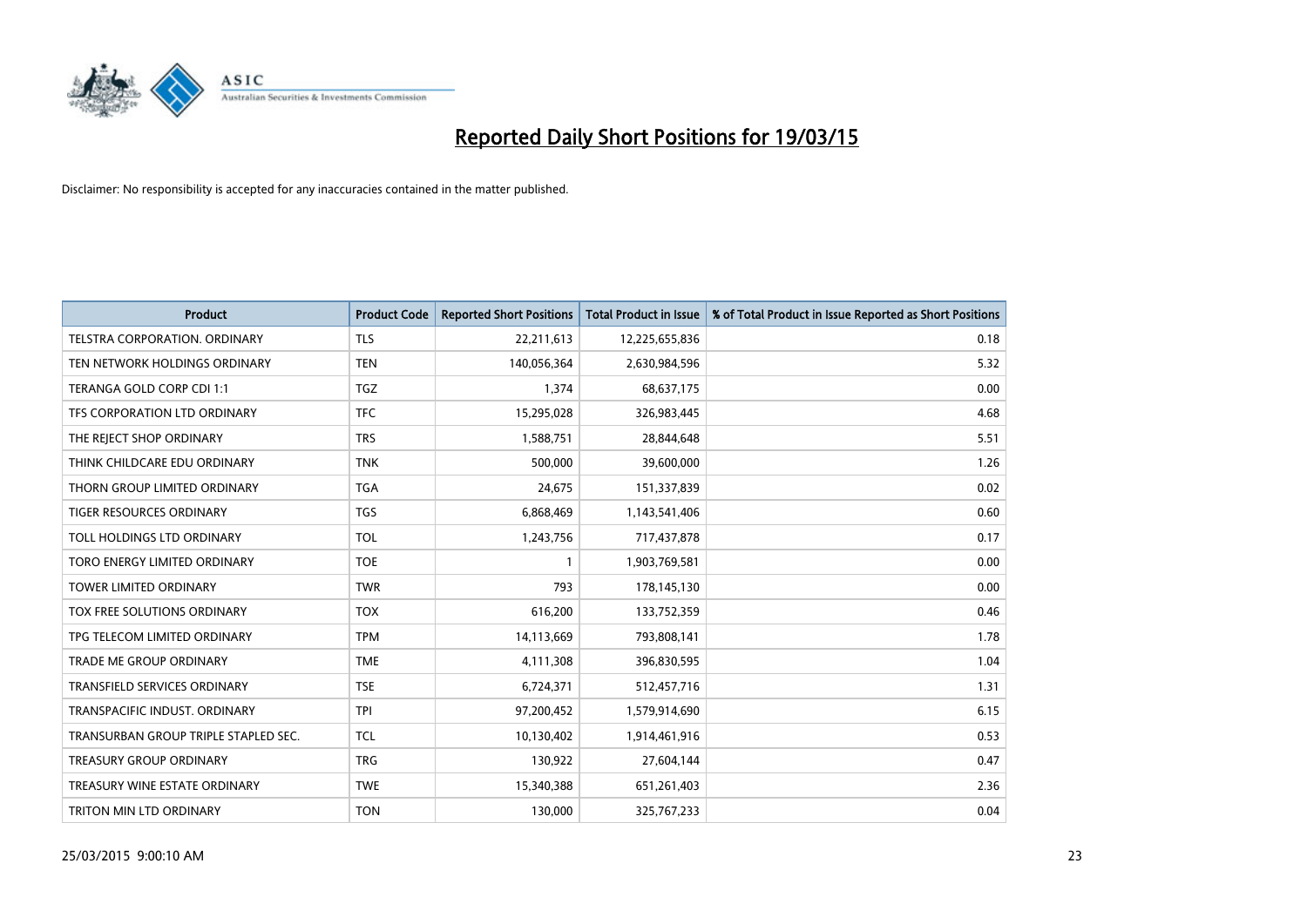

| <b>Product</b>                    | <b>Product Code</b> | <b>Reported Short Positions</b> | <b>Total Product in Issue</b> | % of Total Product in Issue Reported as Short Positions |
|-----------------------------------|---------------------|---------------------------------|-------------------------------|---------------------------------------------------------|
| TROY RESOURCES LTD ORDINARY       | <b>TRY</b>          | 4,045,953                       | 195,265,161                   | 2.07                                                    |
| UGL LIMITED ORDINARY              | UGL                 | 19,506,071                      | 166,511,240                   | 11.71                                                   |
| UNILIFE CORPORATION CDI 6:1       | <b>UNS</b>          | 120,000                         | 267,390,162                   | 0.04                                                    |
| UNITY MINING LTD ORDINARY         | <b>UML</b>          | 320,000                         | 1,140,312,866                 | 0.03                                                    |
| <b>UXC LIMITED ORDINARY</b>       | <b>UXC</b>          | 484,858                         | 331,770,881                   | 0.15                                                    |
| <b>VEDA GROUP LTD ORDINARY</b>    | <b>VED</b>          | 10,560,748                      | 842,055,406                   | 1.25                                                    |
| VILLA WORLD LTD, ORDINARY         | <b>VLW</b>          | 2,549                           | 110,344,277                   | 0.00                                                    |
| VILLAGE ROADSHOW LTD ORDINARY     | <b>VRL</b>          | 3,608,145                       | 159,522,488                   | 2.26                                                    |
| VIRGIN AUS HLDG LTD ORDINARY      | <b>VAH</b>          | 31,966,920                      | 3,524,912,131                 | 0.91                                                    |
| <b>VIRTUS HEALTH LTD ORDINARY</b> | <b>VRT</b>          | 3,908,564                       | 79,935,938                    | 4.89                                                    |
| VISION EYE INSTITUTE ORDINARY     | <b>VEI</b>          | 690,047                         | 179,085,861                   | 0.39                                                    |
| <b>VOCATION LTD ORDINARY</b>      | <b>VET</b>          | 4,738,866                       | 230,000,000                   | 2.06                                                    |
| <b>VOCUS COMMS LTD ORDINARY</b>   | <b>VOC</b>          | 5,770,834                       | 105,441,949                   | 5.47                                                    |
| WAM CAPITAL LIMITED ORDINARY      | <b>WAM</b>          | 220                             | 447,215,071                   | 0.00                                                    |
| WARRNAMBOOL CHEESE ORDINARY       | <b>WCB</b>          | 19                              | 56,098,797                    | 0.00                                                    |
| <b>WATPAC LIMITED ORDINARY</b>    | <b>WTP</b>          | 4,252,643                       | 189,258,397                   | 2.25                                                    |
| <b>WDS LIMITED ORDINARY</b>       | <b>WDS</b>          | 50,049                          | 144,740,614                   | 0.03                                                    |
| WEBJET LIMITED ORDINARY           | <b>WEB</b>          | 1,121,187                       | 80,397,959                    | 1.39                                                    |
| WESFARMERS LIMITED ORDINARY       | <b>WES</b>          | 8,115,642                       | 1,123,752,517                 | 0.72                                                    |
| WESTERN AREAS LTD ORDINARY        | <b>WSA</b>          | 2,695,389                       | 232,580,131                   | 1.16                                                    |